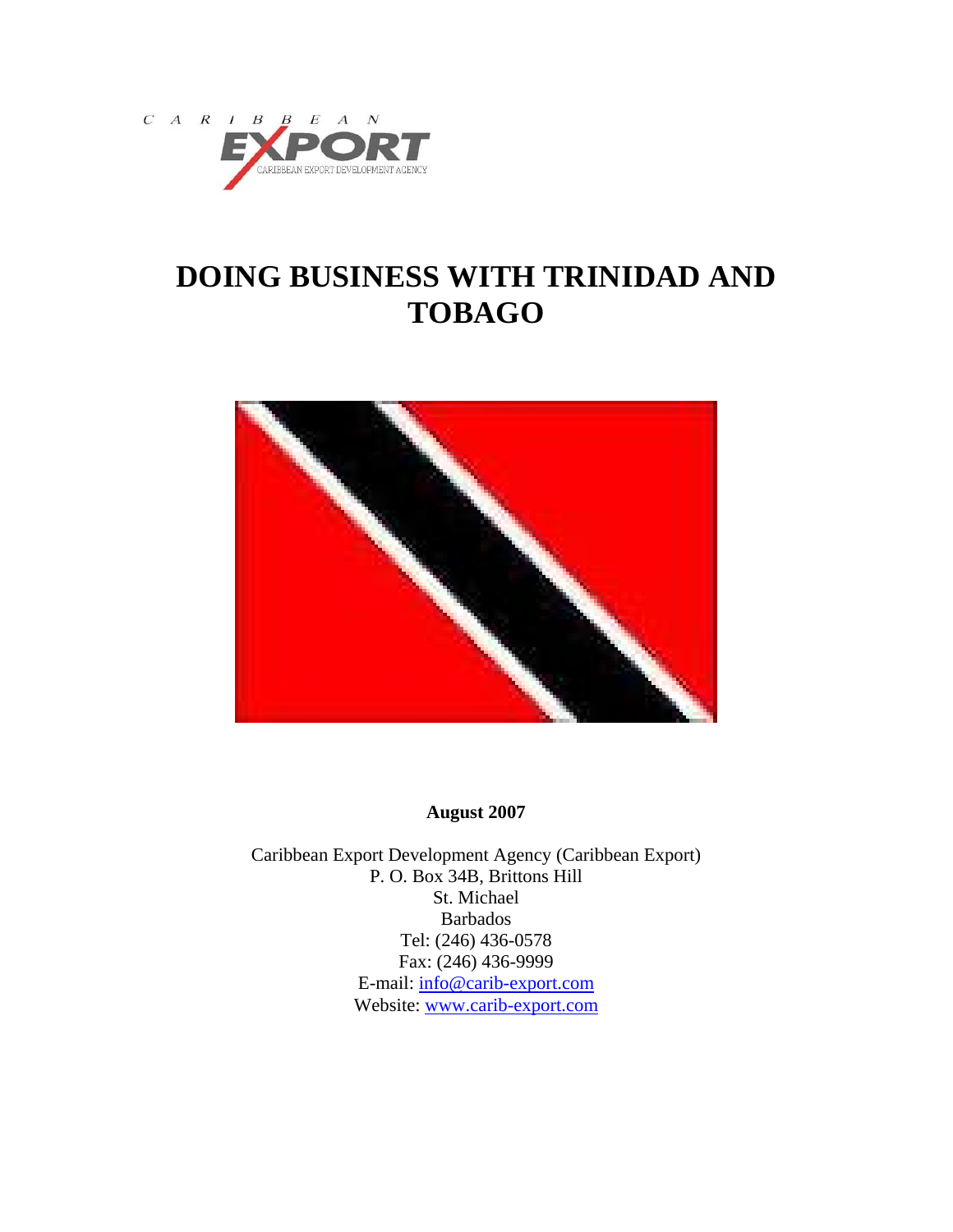# **TABLE OF CONTENTS**

| 1. |     |  |
|----|-----|--|
| 2. |     |  |
|    | 2.1 |  |
|    | 2.2 |  |
|    | 2.3 |  |
|    | 2.4 |  |
|    | 3.  |  |
|    | 3.1 |  |
|    | 3.2 |  |
|    | 3.3 |  |
|    | 3.4 |  |
|    | 3.5 |  |
|    | 3.6 |  |
|    |     |  |
|    | 4.1 |  |
|    | 4.2 |  |
|    | 4.3 |  |
|    | 4.4 |  |
|    | 4.5 |  |
|    | 4.6 |  |
|    | 4.7 |  |
|    | 5.  |  |
|    | 5.1 |  |
|    | 5.2 |  |
|    | 5.3 |  |
| 6. |     |  |
|    | 6.1 |  |
|    | 6.2 |  |
|    | 6.3 |  |
|    | 6.4 |  |
|    | 6.5 |  |
|    | 7.  |  |
|    | 7.1 |  |
| 8  |     |  |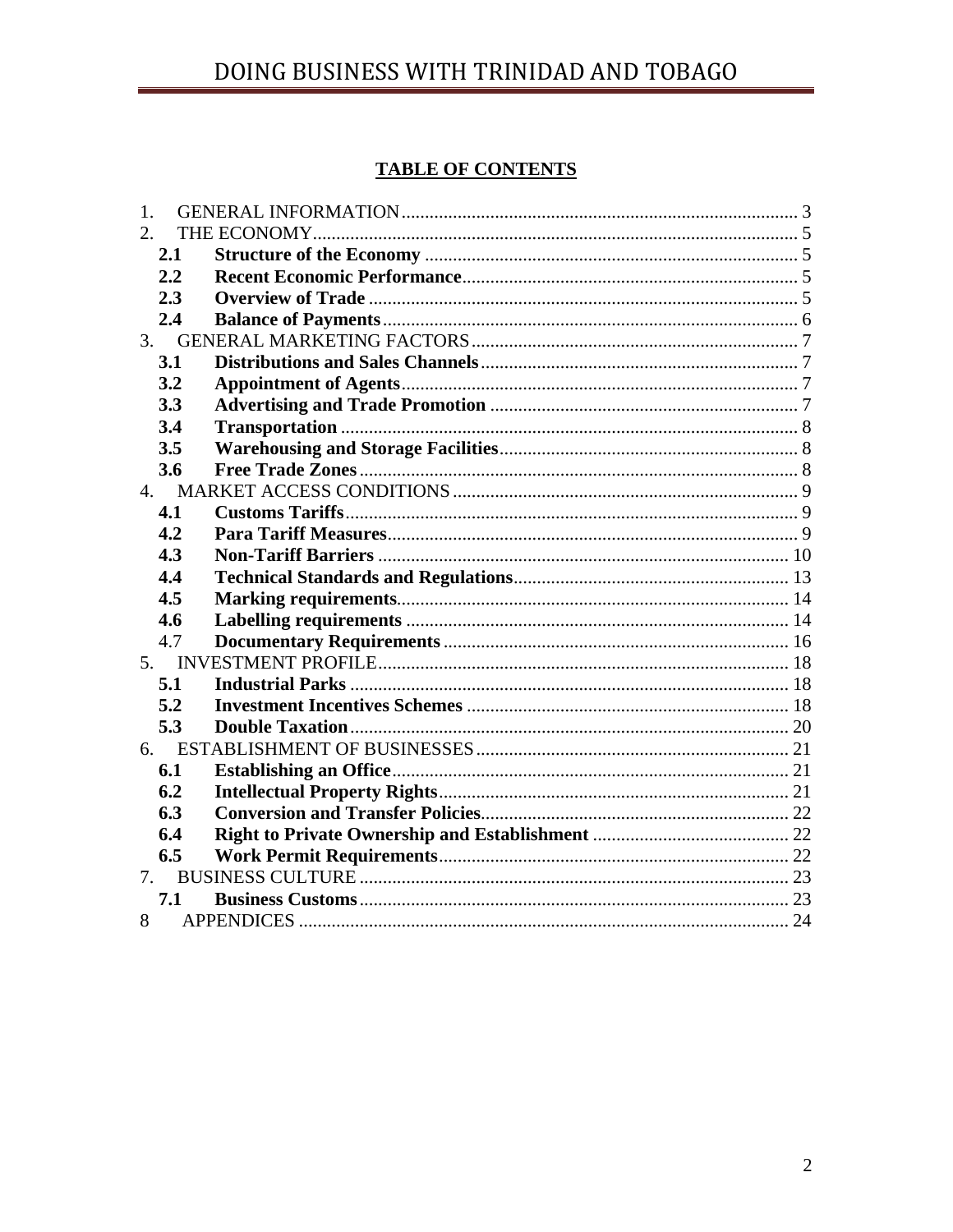# <span id="page-2-0"></span>**1. GENERAL INFORMATION**

| <b>Official Name:</b>      | Republic of Trinidad and Tobago                                                                                                                | <b>Imports:</b>                                                                                                                                                                                                                                                                                                               | Total imports EC\$20.9 billion                                                                     |  |
|----------------------------|------------------------------------------------------------------------------------------------------------------------------------------------|-------------------------------------------------------------------------------------------------------------------------------------------------------------------------------------------------------------------------------------------------------------------------------------------------------------------------------|----------------------------------------------------------------------------------------------------|--|
| Capital:                   | Port of Spain, Trinidad<br>Scarborough, Tobago                                                                                                 | (2007)<br><b>Principal Imports:</b>                                                                                                                                                                                                                                                                                           | Industrial machinery, equipment<br>and parts, electrical machinery and                             |  |
| <b>Official Language:</b>  | English                                                                                                                                        |                                                                                                                                                                                                                                                                                                                               | parts, chemicals, manufactured<br>goods, food, metal ores and scraps                               |  |
| Government:                | Parliamentary<br>democracy,<br>bicameral Parliament comprised of<br>31-member appointed Senate and<br>36-member elected House<br><sub>of</sub> |                                                                                                                                                                                                                                                                                                                               | Major Trading Partners: U.S., CARICOM, Central and<br>Latin America, EU, U.K., Canada<br>and Japan |  |
|                            | Representatives.<br>Tobago has a<br>$21$ -seat<br>House<br>separate<br>of<br>Assembly, responsible for some of                                 | <b>Climate:</b>                                                                                                                                                                                                                                                                                                               | Tropical, rainy season (June-Dec.)                                                                 |  |
|                            | its domestic affairs.                                                                                                                          | <b>Environment:</b>                                                                                                                                                                                                                                                                                                           | Outside usual path of hurricanes.                                                                  |  |
| Independence:              | August 31, 1962                                                                                                                                | <b>Religion:</b>                                                                                                                                                                                                                                                                                                              | Roman Catholic, Hindu, Anglican;<br>other protestant; Muslim                                       |  |
| <b>Head of State:</b>      | President<br>George<br>Maxwell<br>Richards (since 17 March 2003)                                                                               | <b>Major Towns:</b>                                                                                                                                                                                                                                                                                                           | Port of Spain, San Fernando,<br>Trinidad;<br>Scarborough;<br>Arima,<br>Tobago                      |  |
| <b>Head of Government:</b> | Prime Minister Patrick Manning<br>(since 24 December 2001)                                                                                     | <b>Major Ports:</b><br>Point Lisas, Port-of-Spain, Trinidad, Scarborough, Tobago.                                                                                                                                                                                                                                             |                                                                                                    |  |
| <b>Ruling Party:</b>       | Coalition comprised of United<br>National Congress (UNC) and the<br>Alliance<br>National<br>for<br>Reconstruction (NAR).                       | Port of Spain port handles major dry cargoes, containers,<br>general cargo, breakbulk and passenger traffic; the Port of<br>Scarborough is used mainly for inter-island cargo and cruise<br>ships. Point Lisas port has specialised installations for loading<br>anhydrous ammonia, methanol and urea in bulk, loading direct |                                                                                                    |  |
| <b>Gov't Fiscal Year:</b>  | October - September                                                                                                                            | reduced iron and discharging of bulk iron, and also handle<br>containers and general cargoes.                                                                                                                                                                                                                                 |                                                                                                    |  |
| <b>CARICOM</b>             |                                                                                                                                                | <b>Shipping Lines:</b>                                                                                                                                                                                                                                                                                                        |                                                                                                    |  |
| <b>Membership:</b>         | August 1, 1973                                                                                                                                 | American Gulf Line, APL, Associated Transport Line,                                                                                                                                                                                                                                                                           |                                                                                                    |  |
| <b>Flag:</b>               | Red with a white-edged black<br>diagonal band from the upper hoist<br>side.                                                                    | Bernuth Lines, Bic Line, CAGEMA, Caribanks Shipping Co.,<br>Cia Anomia Venezolana de Navegacion, Crowley American<br>Transport, Frota Amazonica, Geest Line, Hapag-Lloyd,<br>Harrison Line, "K"Line (Kawasaki Kishen Kaisha), King                                                                                            |                                                                                                    |  |
| <b>Population:</b>         | 1.3 million                                                                                                                                    |                                                                                                                                                                                                                                                                                                                               | Ocean, Kirk Line, Laparkan Shipping, MOL, Navieras, NYK                                            |  |
| <b>Land Area:</b>          | 4,828 km sq - Trinidad<br>300 km sq - Tobago                                                                                                   | Lines, P&O Nedlloyd, Seaboard Marine, Seafreight Line, Sea<br>Land Service. Tecmarine Lines, TMG, Tropical Shipping Co.,<br>Zim.                                                                                                                                                                                              |                                                                                                    |  |
| GDP:                       | US\$ 90 billion (2008)                                                                                                                         | <b>Major Airports:</b><br>Piarco<br>International<br>Airport,                                                                                                                                                                                                                                                                 |                                                                                                    |  |
| <b>Exports:</b><br>(2007)  | Total exports EC\$36.4<br>billion                                                                                                              |                                                                                                                                                                                                                                                                                                                               | Crown Point Airport,<br>Trinidad;<br>Tobago.                                                       |  |
| <b>Principal Exports:</b>  | Petroleum and petroleum products,<br>chemicals,<br>iron<br>and<br>steel,<br>fertilizers, gas, beverages, sugar,                                | <b>Airlines:</b>                                                                                                                                                                                                                                                                                                              | BWIA, American Airlines, Air<br>Canada, British Airways                                            |  |

paper products, non-metal mineral manufactures, food, miscellaneous

manufactured articles

| <b>Major Airports:</b> | Piarco<br>Trinidad; Crown Point Airport,<br>Tobago.     | International Airport, |  |
|------------------------|---------------------------------------------------------|------------------------|--|
| <b>Airlines:</b>       | BWIA, American Airlines, Air<br>Canada, British Airways |                        |  |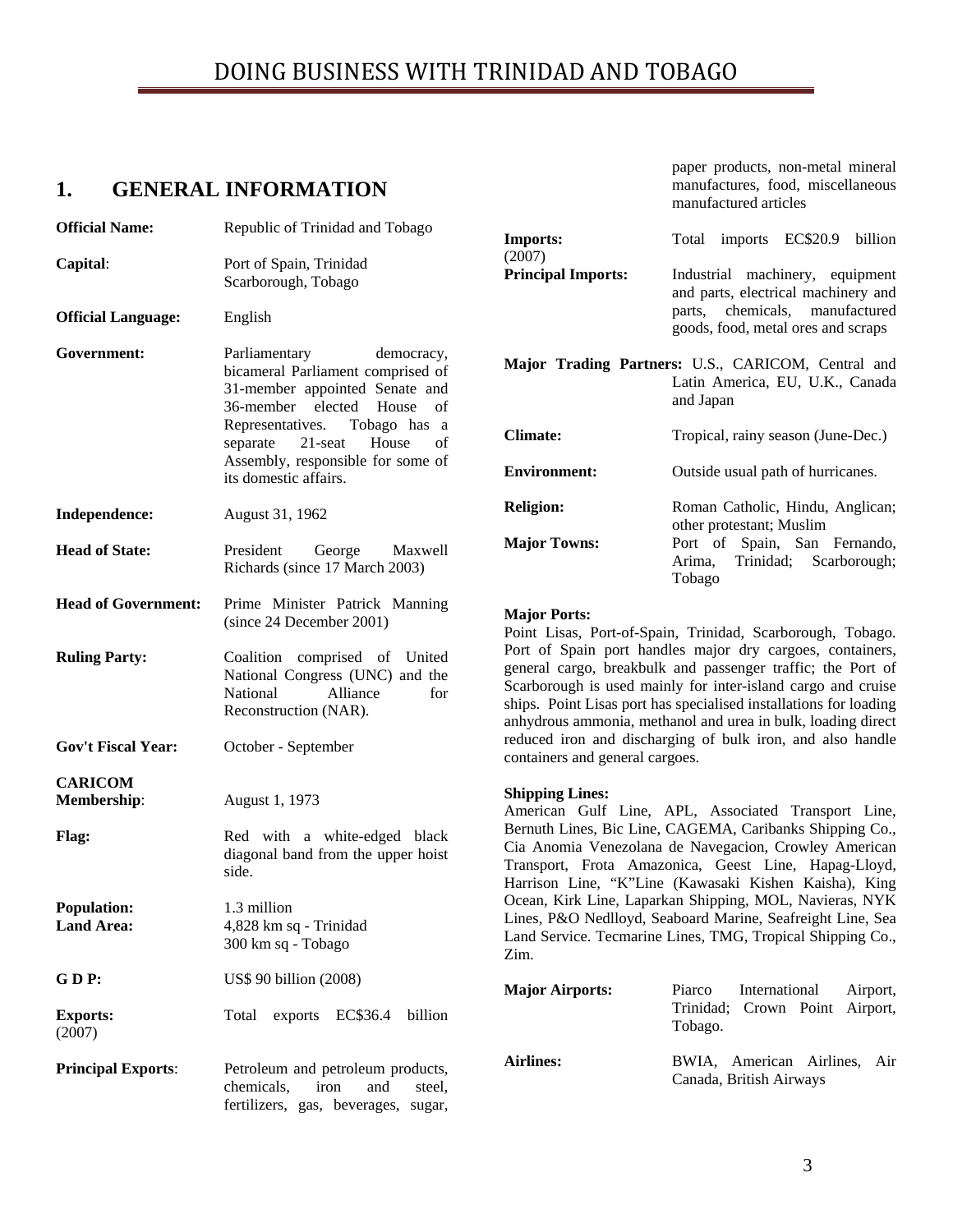| <b>Free Trade Zone:</b> | Point Lisas Industrial Estate                                                                                        |                        |                                                                                                                                                                           |  |  |
|-------------------------|----------------------------------------------------------------------------------------------------------------------|------------------------|---------------------------------------------------------------------------------------------------------------------------------------------------------------------------|--|--|
| <b>Currency:</b>        | Trinidad and Tobago dollar (TT\$)                                                                                    | <b>Departure Tax:</b>  | TT\$100.00                                                                                                                                                                |  |  |
| <b>Exchange Rate:</b>   | $US$1.00 = TTS6.18$ (Dec 1999).<br>Determined weekly in the interbank<br>market on the basis of supply and<br>demand | <b>Business Hours:</b> | Government: $8:00 \text{ am } -4:15 \text{ pm}$<br>Mon.- Fri.<br>Commercial Banks:<br>$8:30 \text{ am } -$<br>$4:30$ pm Mon. - Thurs.<br>8:00 am -Noon, 3:00 pm - 5:00 pm |  |  |
| <b>Time Zone:</b>       | $EST+1$ ; GMT-4                                                                                                      |                        | Fridays                                                                                                                                                                   |  |  |
| Area Code:              | $(868)$ plus 7 local digits                                                                                          |                        | Shopping Malls: $10:00$ am - $7:00$<br>pm, Monday to Saturday                                                                                                             |  |  |

#### **Telecommunication**s:

Both domestic and international telecommunications services are provided by Telecommunications Services of Trinidad & Tobago (TSTT), a joint venture between the government and Cable & Wireless, Plc. There are some 205, 600 telephone lines, with most connected to digital exchanges. In mid-1999 the government announced that it was amending the Telecommunications Act in order to liberalise telephone operations in the country.

High quality reliable international services are provided by two (2) satellite earth stations and fibre optic cables. Services include International Direct Distance Dialing (IDDD), phone cards, telegrams, telex, maritime telecommunication, electronic messaging services, local and international private leased circuits, international credit card authorizations, packetswitch data services, cellular telecommunication, and Internet access.

#### **Electricity:**

Is supplied at 110/220 volts, 60 cycles by the state owned Trinidad & Tobago Electricity Commission.

#### **Holidays:**

*Holidays that fall on Sundays are observed on the following Monday. Carnival Monday and Tuesday (the Monday and Tuesday preceding Ash Wednesday) are not official public holidays, but almost all businesses are closed.*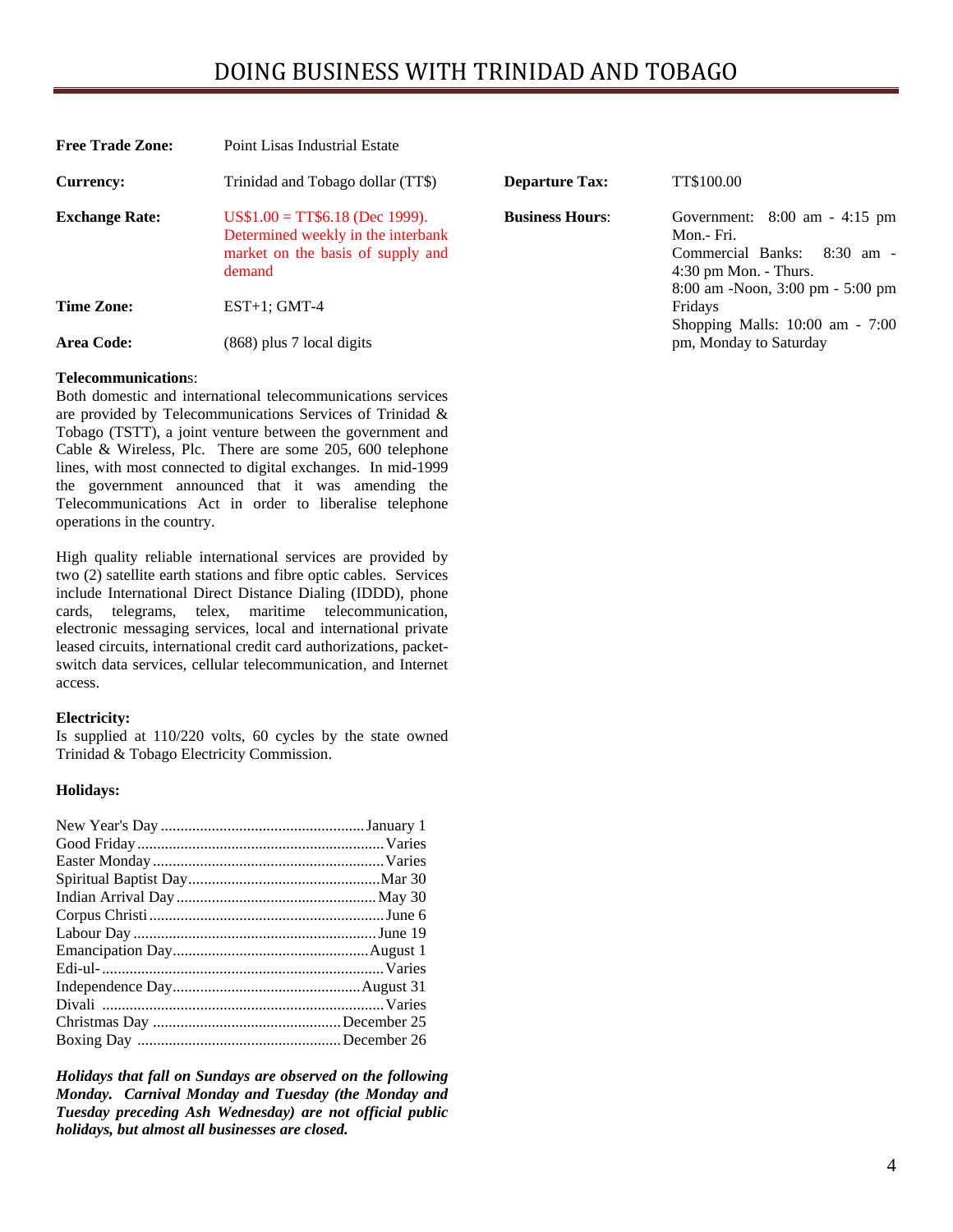# <span id="page-4-0"></span>**2. THE ECONOMY**

# **2.1 Structure of the Economy**

Trinidad and Tobago has one of the most successful economies of the region, supported by a diversifying energy export base (away from oil to natural gas exploration and processing). For over a decade, the country has benefited from the impact of inflows of foreign direct investment into the energy sector.

Although its contribution to employment is less than 5%, the energy sector accounts for around 40% of GDP and over 80% of total goods exports and approximately half of government revenues.

Trinidad and Tobago, the leading Caribbean producer of oil and gas, has earned a reputation as an excellent investment site for international businesses. Tourism is a growing sector, although not proportionately as important as in many other Caribbean islands. The economy benefits from low inflation and a growing trade surplus. Prospects for growth in 2004 are good as prices for oil, petrochemicals, and liquified natural gas are expected to remain high, and foreign direct investment continues to grow to support expanded capacity in the energy sector.

The driving force which continues to supplement Trinidad and Tobago's economic growth in 2006 was the energy sector (which recorded 16% growth in exploration and production of oil and natural gas).Trinidad still prevails as the Caribbean's leading manufacturing country. In 2006, Manufacturing output sustained its growth rate from last year, posting 11.8%, and is expected reach higher levels in 2007 (due to CARICOM states increasing demand for products for Cricket World Cup 2007).

In 2006 growth in the Manufacturing sector is expected to increase marginally to 11.8 percent from 11.6 percent in 2005. The section's contribution to GDP is expected to remain stable at

7.2 percent. Given the anticipated increase in economic activity in CARICOM States due to the preparation for the Cricket World Cup in 2007, the strong regional demand for manufactured goods from Trinidad and Tobago is expected to be sustained.

The largest of the manufacturing sub-sectors Food, Beverage and Tobacco, is expected to grow by 19 percent in 2006, up from 17.2 percent in 2005. This strong performance is due to an expansion in the production of processed fruit and vegetable products and increased sales of alcoholic and nonalcoholic beverages.(Source: [Trinidad and](http://www.finance.gov.tt/documentlibrary/downloads/85/review_economy_2006-07.pdf)  [Tobago's Review of the Economy 2006\)](http://www.finance.gov.tt/documentlibrary/downloads/85/review_economy_2006-07.pdf)

# **2.2 Recent Economic Performance**

In 2006 Trinidad's economy performed exceptionally well, as their GDP rose to new double digit heights at 12% compared to 8% in the previous year. Trinidad's income per capita boosted to levels amongst the highest countries in the world at US \$13,978 in 2006.

With Central Operations recording an overall surplus of 33% of GDP, Trinidad's foreign currency bond rating improved from Baa2 to Baa1 by Moody's Investor Services.

The Central Bank in 2005/2006 continued its tight monetary policy in light of increasing private sector credit, rising US interest rates and high inflation. Inflationary pressures which began to build up in early 2005 climbed steadily throughout the year and continued into 2006. Against this economic environment the Central Bank adopted a tighter monetary policy stance and raised its Repurchase Rate (repo rate) by 25 basis points four times during 2005 resulting in a rate increase from 5 percent at the beginning of the year to 6 percent at year-end.

# **2.3 Overview of Trade**

Trinidad and Tobago's visible trade balance recorded a surplus of TT\$ 20,917.4 (US\$3,325.5)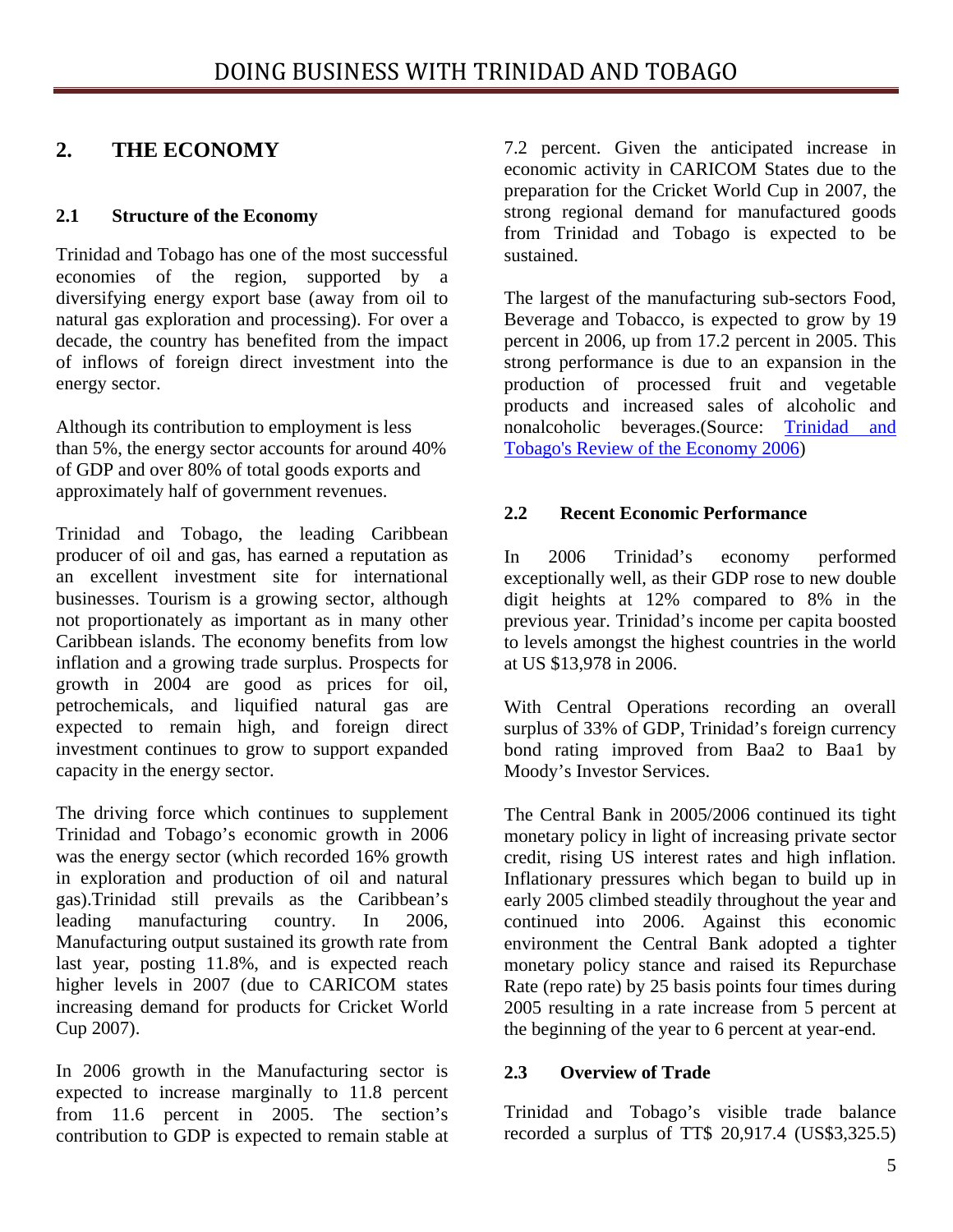<span id="page-5-0"></span>million for the six month period October 2005 to March 2006, compared with a surplus of TT\$10,855.8 (US\$1,725.9) million in the corresponding 2004/2005 period. The strong trade balance resulted primarily from growth in exports of mineral fuels, lubricants and chemicals.

During the period October 2005 to March 2006, Trinidad and Tobago continued to experience a favourable trade balance with CARICOM countries. The CARICOM trade surplus more than doubled from TT\$3,491.5 (US\$555.1) million for the period October 2004 to March 2005 to TT\$7,802.7 (US\$1,240.5) million during the 2005/2006 period. The significant increase in the trade balance was due mainly to a 190.2 percent increase in exports consisting mainly of petroleum and petroleum products to CARICOM countries.

The United States of America remained Trinidad and Tobago's largest trading partner during the sixmonth period October 2005 to March 2006.

# **Exports**

Total exports for the period October 2005 to March 2006 increased by 34.3 percent to TT\$37,907.1 (US\$6,026.6) million. Primary exports comprised liquefied natural gas, crude petroleum and anhydrous ammonia. The major recipients were the United States of America (49.1 percent), CARICOM (21.4 percent), Spain (4.8 percent) and Hungary (3.4 percent). Exports of other lubricant greases and crude petroleum to the United States increased by 176.7 percent and 7.1 percent respectively while, exports to CARICOM consisting mainly of petroleum and petroleum products increased by 190.2 percent.

Trinidad and Tobago's main exports include petroleum and petroleum products, chemicals, steel products, fertilizer, sugar, cocoa, coffee, and citrus flowers. The countries' main export partners are US with a 68.6% of total exports; Jamaica with a 5.4%; and Barbados with a 2.9% (2005). Total exports for the year 2006 amounted to \$12.5 billion F. O. B.

# **Imports**

During the period October 2005 – March 2006, most of Trinidad and Tobago's imports originated from the United States of America (28.2 percent), Brazil (11.5 percent) and Colombia (7.3 percent). Imports from these countries mainly consisted of petroleum by-products, undenatured ethylalc alcohol and portable radio-telephones. Total imports increased by 17.2 percent to \$16,989.7 (US\$2,701.1) million from TT\$14,066.2 (US\$2,236.3) million for the period October 2004 to March 2005

# **2.4 Balance of Payments**

Trinidad and Tobago's balance of payments surplus more than doubled to \$1,893 million (13.2 percent of GDP) in 2005, on the strength of high oil prices and the robust performance of the energy sector. This brought the year-end level of gross official reserves, net of balances in the Revenue Stabilization Fund (RSF) to \$4.0 billion, equivalent to 7.9 months of prospective imports of goods and non-factor services. The surplus on the external current account increased significantly reflecting net earnings on the merchandise account of over \$2.5 billion. In contrast, the capital account recorded a deficit as outflows linked to regional bond issues reached an estimated \$0.2 billion and investments abroad by domestic firms increased.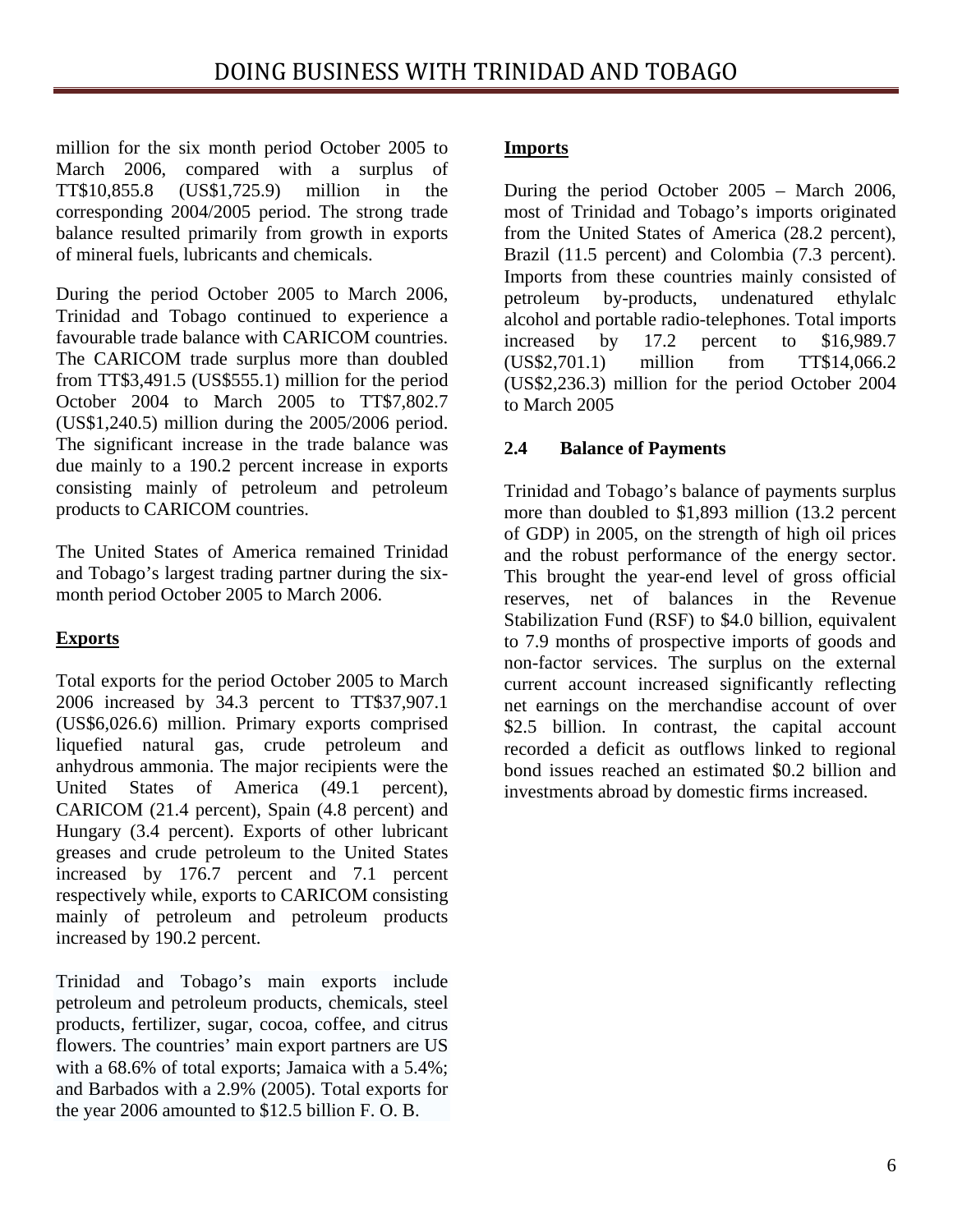# <span id="page-6-0"></span>**3. GENERAL MARKETING FACTORS**

# **3.1 Distributions and Sales Channels**

Much of the retailing in Trinidad and Tobago is done through small shops or duty-free shops catering to the tourist trade. Because the market in Trinidad and Tobago is relatively small and there is a large imported component in retail sales of consumer products, firms dealing solely in wholesaling are rare. On one hand, there is a group of large firms that handle a variety of activities; indeed, importers, exporters, distributors, wholesalers, manufacturers' representatives, commission agents, etc. frequently are housed under one roof. On the other hand, a number of small companies have been formed successfully to supply a limited variety of products, competing aggressively with established firms in their chosen lines. Branching out is frequent, and most responsible businesspersons can be approached to handle imported goods in their own or in similar product lines, even if they have not been engaged previously in importing activities.

# **3.2 Appointment of Agents**

Trinidad & Tobago has no specific legislation regulating representatives, distributors, or franchisers. Agreements for the appointment of agents are governed by common law principles under which the parties are virtually free to form their own contractual terms. There are no statutory restrictions or regulations governing the length of appointment, the period of notice required for termination, or the level of commission to which an agent is entitled. A foreign investor is free to negotiate representation, agency, distribution, and franchising agreements with Trinidad & Tobago nationals. Royalties and commission rates are not regulated and may be freely agreed upon by the parties concerned. An agent does not generally acquire any additional rights as an employee beyond those stated in the contract. Contracts normally specify that the agent not be regarded as

an employee or partner of the principal. However, long-term distributors/agents sometimes acquire certain claims on distribution rights that go beyond and, in some cases, supersede contract rights under local common law interpretations. In such cases, the foreign product supplier may have to buy back distributor rights from the local agent.

Three types of agreements are prevalent:

*Sales Agency Agreement*: A typical sales agency agreement describes the extent of the agent's field of operations and the extent to which the principal accepts limitations on his/her freedom of action. The agreement gives the agent an opportunity to exploit markets, but allows the principal to withdraw exclusivity under stated conditions.

The provisions in a Sales Agency Agreement regarding payments of the agent's commission and accounting between the parties should be drawn to minimize their tax liabilities, including the expenses of Value Added Tax (VAT: 15 percent on retail sales of most goods and services), and to take advantage of the US/TT Double Taxation Treaty.

*Marketing Agency Agreement:* In a marketing agreement, no authority is vested in the agent to contract on behalf of the principal. In an appropriately drawn marketing agency agreement, an overseas supplier will not be deemed to be trading within Trinidad & Tobago and incurs no tax liability on sales of the product.

*Distributor Agreement:* A distributor agreement typically includes terms on the extent of the territory of the distributor, the extent of his protection from competition from the manufacturer's products supplied to others, and the distributor's limits to supply outside the territory. Such an agreement normally includes training and familiarization of the distributor with the product.

# **3.3 Advertising and Trade Promotion**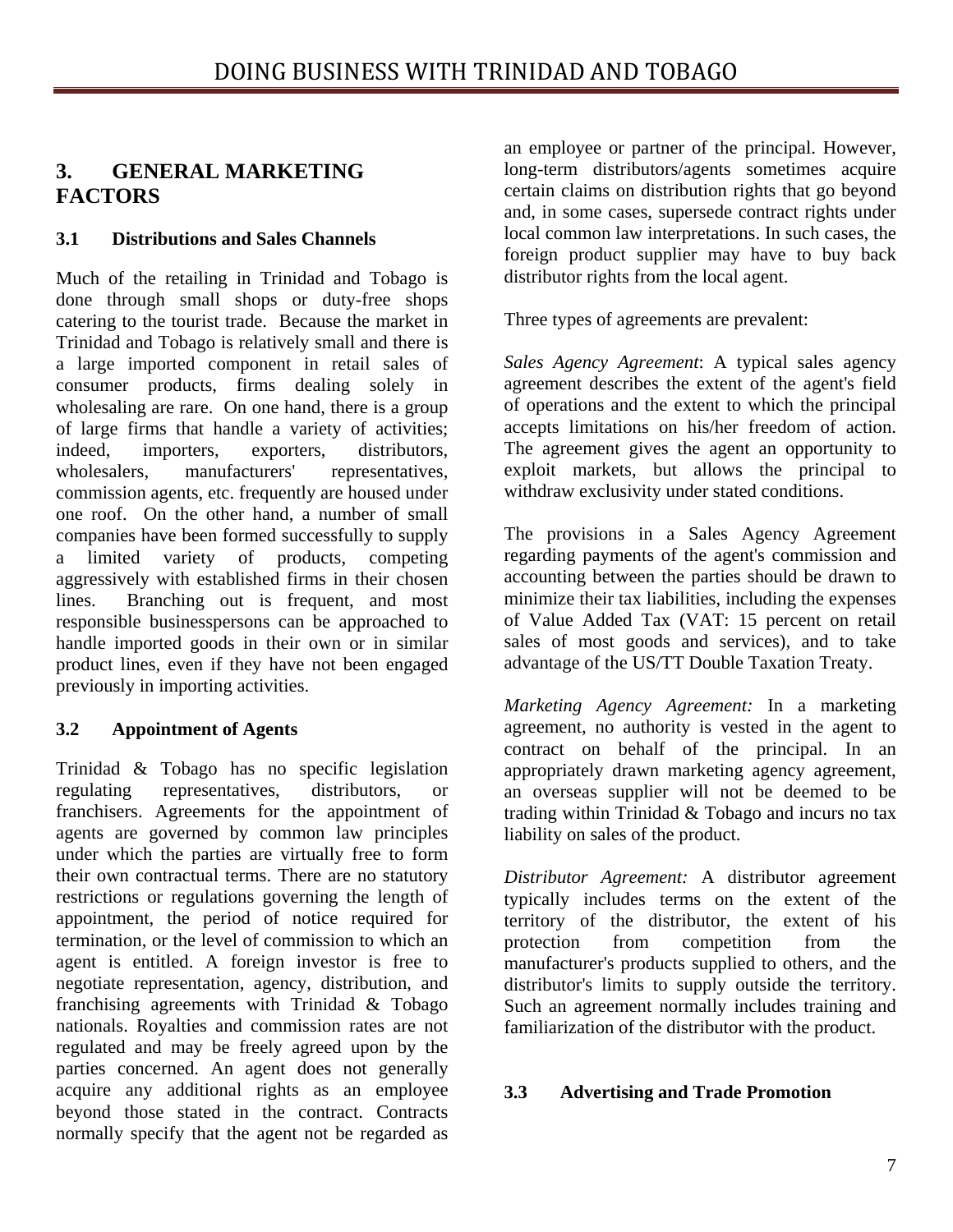<span id="page-7-0"></span>Except for a law protecting trademark use, Trinidad and Tobago has no laws or regulations governing advertising and other forms of trade promotion. As appropriate, companies target product to age, income and ethnic groups. Businesses in Trinidad and Tobago use newspapers, radio and television to advertise their products, but radio is the preferred medium, followed by print advertising (mostly newspapers), and television. Given Trinidad & Tobago's small size, word of mouth also serves as an important advertising factor. There is little or no direct telephone marketing or door-to-door sales. Advertising of professional services, such as those of doctors and lawyers, is generally not allowed.

# **3.4 Transportation**

Trinidad & Tobago has a well-developed infrastructure, including a modern airport and paved roads and highways. Goods and services are regularly distributed throughout the island, even to the most remote areas. Driving is on the left side of the road. The lack of railways or water-borne transport (apart from the inter-island ferry) means that road traffic is intense and slow. Landslips sometimes take months or years to be repaired.

# **3.5 Warehousing and Storage Facilities**

Customs agents throughout Trinidad and Tobago should be able to provide for Storage and Warehousing facilities.

# **3.6 Free Trade Zones**

The Free Zones Act of 1988 (last amended in 1997) established the Trinidad & Tobago Free Zones Company to promote export development and foreign investment projects in a bureaucracy-free, duty-free and tax-free environment. However, effective January 1, 2006, the corporation tax holiday for Free Zones will be terminated for all new enterprises. The indirect tax privileges, such as import duty exemptions and VAT exemptions, will

be retained. One multiple user and nine single user zones are currently in operation.

The first Free Trade Zone was established in the Point Lisas Industrial Estate. Three multiple user and eleven single user zones are currently in operation or under construction.

Free Zone enterprises may be established in any part of the country. They are 100 percent exempt from:

- Customs duties on capital goods, parts and raw materials for use in the construction and equipping of premises and in connection with the approved activity;
- Import and export licensing requirements;
- Land and building taxes;
- Work permit fees;
- Foreign currency and property ownership restrictions;
- Capital gains and income;
- VAT on goods supplied to a Free Zone;
- Duties on vehicles for use only within the Free Zone.

Application to operate in a Free Zone is made on specified forms to the Trinidad & Tobago Free Zones Company (the Company). After recommendation by the Company, the Minister may by Order designate an area a Free Zone, the limits of which are defined in the Order.

Free Zone activities that qualify for approval include manufacturing for export, international trading in products, services for export and development and management of free zones. Production activity involving petroleum, natural gas or petrochemicals and activities involving investment in excess of US \$50 million do not qualify for the program.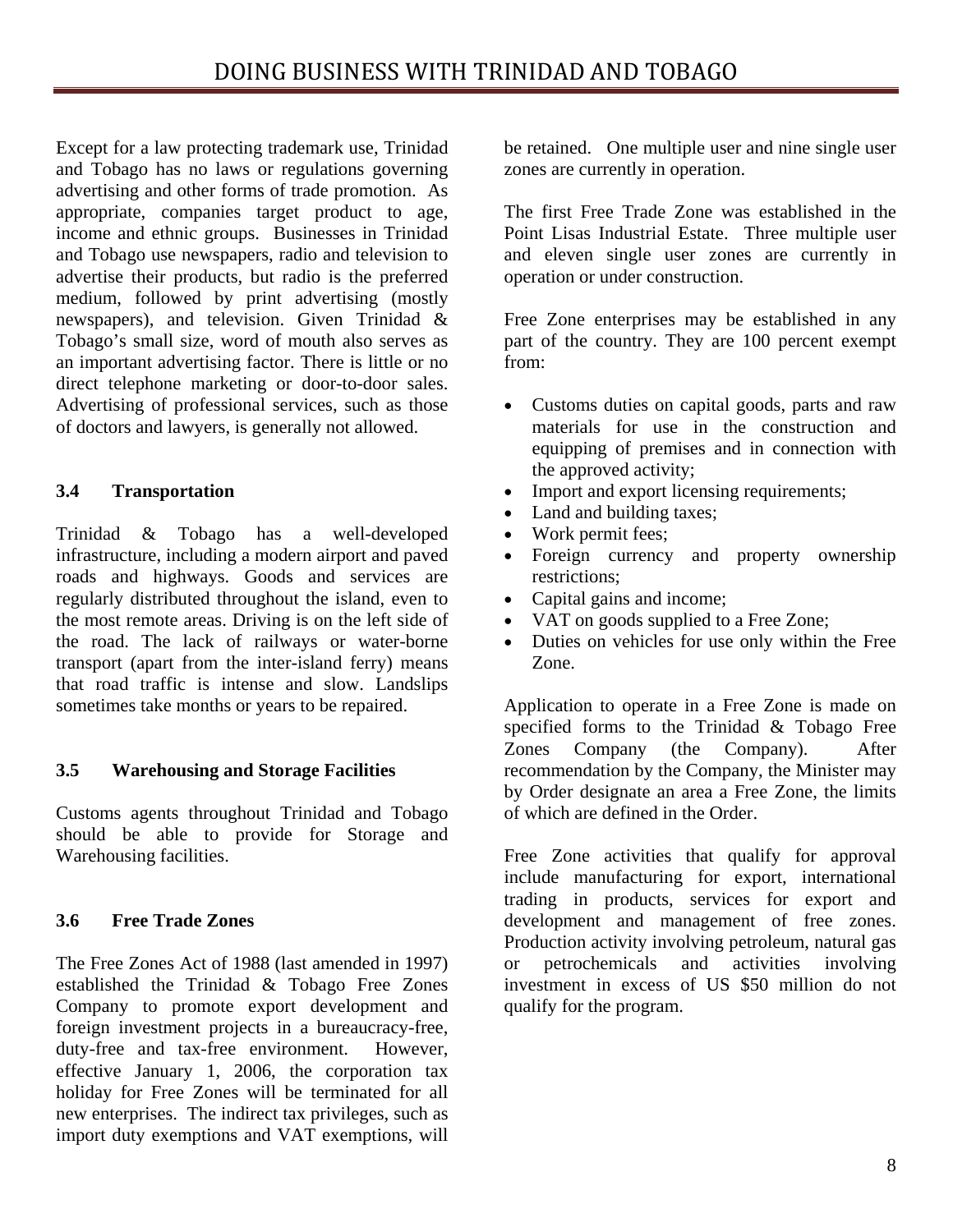# <span id="page-8-0"></span>**4. MARKET ACCESS CONDITIONS**

# **4.1 Customs Tariffs**

Structure of the tariff schedule

Trinidad and Tobago's Customs Tariff is based on the Common External Tariff (CET) of the Caribbean Common Market. It employs a sevendigit nomenclature based on the Harmonized Commodity Description and Coding System (HS). Since 1998, CET levels have been gradually reduced to a targeted range of 0 to 20 percent. However, on a limited number of products the rates go up to 40% (some of these appear under the following HS headings: 04, 08, 15, 17, 20, and 87). Customs value is based on the CIF value of the goods at the time of import and includes all other foreign costs.

# Tariff rates

Trinidad and Tobago's custom duty rates range from 5% to 20%. However, primary agricultural products carry a rate of 40%. Custom duties are mainly assessed on the CIF value of the product. However, alcoholic beverages attract specific duties.

Trinidad and Tobago is a member of the Caribbean Community's (CARICOM) Common Market. Goods originating in CARICOM receive CARICOM preferential treatment and do not attract import duties once they satisfy agreed CARICOM rules of origin. However, selected CARICOM products are subject to payment of excise duties.

Specified imports from Venezuela enter at preferential rates from 7.5% to 33.75%. Products of iron, steel and aluminum, tools, centrifugal and hydraulic pumps, compressors for refrigerators, electronic scales, valves, telephone sets and parts thereof, electrical capacitors, co-axial cables, disposable syringes, manometers, and paint rollers are subject to 7.5%. A rate of 11.25% is set on pharmaceutical products, 15% on circuit breakers, 18.75% on leather footwear, 22.5% on toys, and 33.75% on fruit pulp and paper for filter. Wrought aluminum bars, profiles and angles enter duty free.

# **4.2 Para Tariff Measures**

# Customs surcharge

An import surcharge is applied on selected agricultural commodities of non-CARICOM origin such as poultry products, cane or beet sugar and icing sugar at the rates varying between 60% and 91%.

An inspection fee of 0.5 percent of the c.i.f. value plus VAT is levied on all imported products which fall into the following categories: apparel, footwear and textiles; electrical and electronic products; tyres; pre-packaged goods; bleach and batteries. The Trinidad and Tobago Bureau of Standards inspects them at the port of entry, to ensure that they meet the requirements of the respective compulsory standards. Locally manufactured good are not subject to this fee.

# Internal taxes and charges levied on imports

A value added tax (VAT) is levied at the rate of 15% on all imports with the exception of unprocessed food, rice, milk, margarine, bread, baby food, live animals, certain animals, agricultural equipment and machinery, certain medicines, diagnostic testing kits and devices as well as insulin syringes used by diabetics, airplanes and ships imported by the State, animal feeding stuffs, seeds for sowing, fertilizers, commercial vessels, fishing nets, insecticides, books and other educational texts, newspapers, magazines, journal periodicals, photograph and stamp albums, as well as steel band instruments. The VAT is paid on the CIF value plus import duty of the product.

Under the Excise Duty (Alcoholic Beverages) Order, excise duties are levied on imports of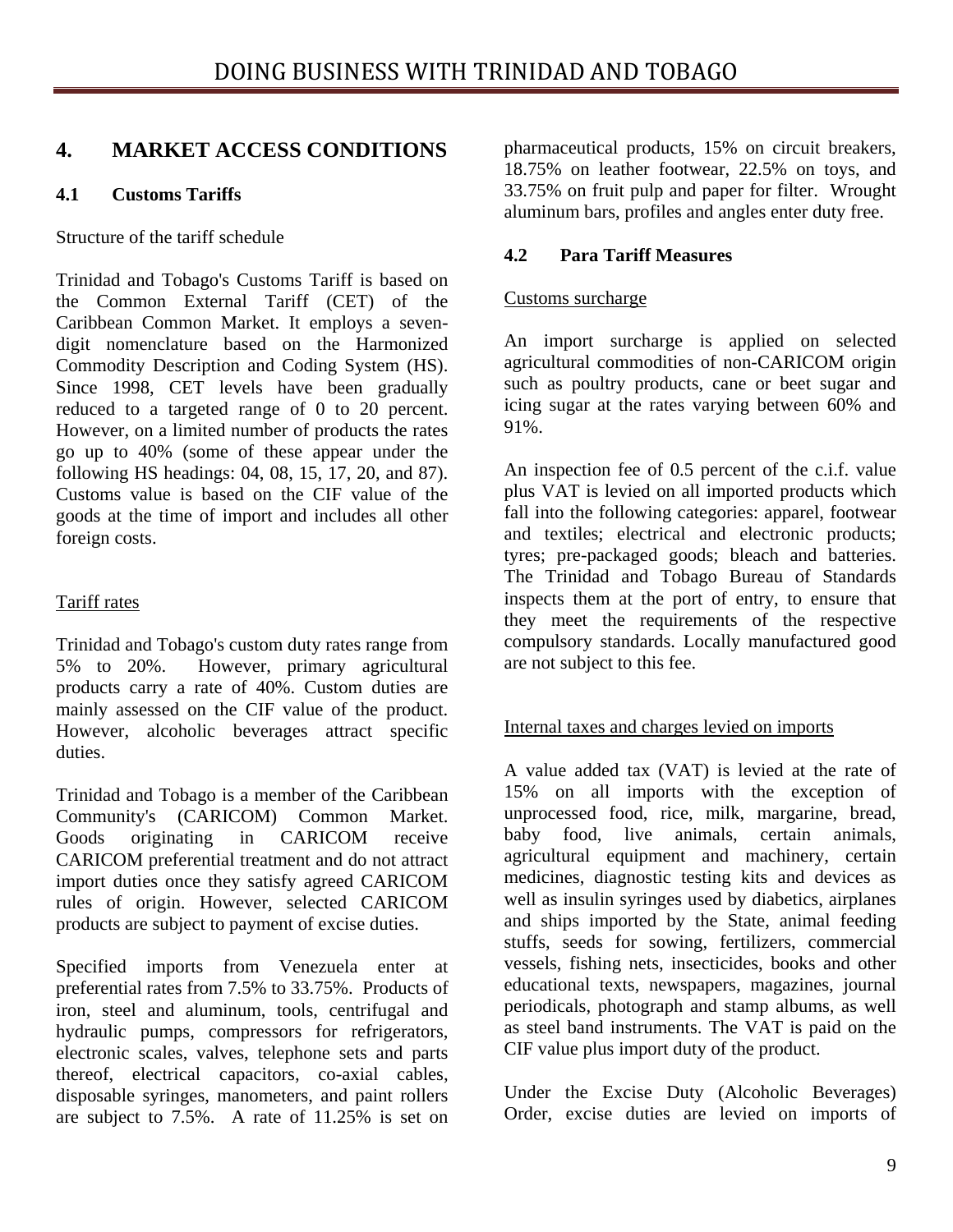<span id="page-9-0"></span>alcoholic beverages of CARICOM and Non-CARICOM origin.

Under the Excise Duty (Tobacco products) Order, excise duties are levied on cigarettes, smoking tobacco and cigars of CARICOM and Non-CARICOM origin.

Under the Customs (Import Duty) (Caribbean Common Market) Order, import duties are applicable to lube oil, diesel oil and gasoline of CARICOM origin.

# **4.3 Non-Tariff Barriers**

# Money and Finance Measures

Exchange controls on foreign currency and securities have been removed. The repatriation of capital, dividends, interest and other distributions and gains on investment may be freely transacted without limits. The average period for remitting all kinds of investment returns is 24 hours. Import payments are permissible in U.S. dollars as well as certain convertible currencies. Banks may conduct foreign exchange transactions with the public without limitations. The closing forward exchange for import payments is permissible. There are no mandatory maximum or medium credit terms; advance payments usually are not permitted.

# Automatic Licensing Measures

# *Import license*

Goods from CARICOM Member States may be imported without licenses with the exception of oils and fats as specified below:-

- Coconut in all forms including coconut, seedlings, copra, desiccated coconut, coconut milk and coconut cream, but excluding coconut oil
- **vegetable fats**
- Oilseeds, beans, nuts, etc.
- Animal oils, fats and greases, unrefined
- Fatty acids and solid residues from the treatment of oils and fats
- Oils seed cake, meal and other vegetable oil residues
- Copra

The following products require import licenses when imported from non-CARICOM countries:

- Live poultry, for rearing or breeding
- Live poultry, other than rearing or breeding;
- Fish, fresh (live or dead) chilled or frozen
- Lobster, fresh (live or dead), chilled or frozen
- Ships and boats (under 250 tons)
- Shrimp (prawn), fresh (live or dead), chilled or frozen
- Crabmeat, fresh, chilled.or frozen

# *Import monitoring*

Trinidad and Tobago is a signatory to the Convention against Illicit Traffic in Narcotic Drugs and Psychotropic Substances (1988) under which it is required to establish and maintain a system to monitor international trade in substances mentioned in Tables I and II of the Convention.

# Quantity Control Measures

# Non-automatic licensing

The following products require non-automatic licenses when imported from non-CARICOM countries:

- Oil seed cake, meal and other vegetable oil residues
- Fatty acids and solid residues from the treatment of oils and fats
- Oilseeds, beans, nuts, etc.
- Coconut in all forms including coconut seedlings, copra, desiccated coconut, coconut milk and coconut cream, but excluding coconut oil
- Copra
- **vegetable fats**
- Animals oils, fats and greases, unrefined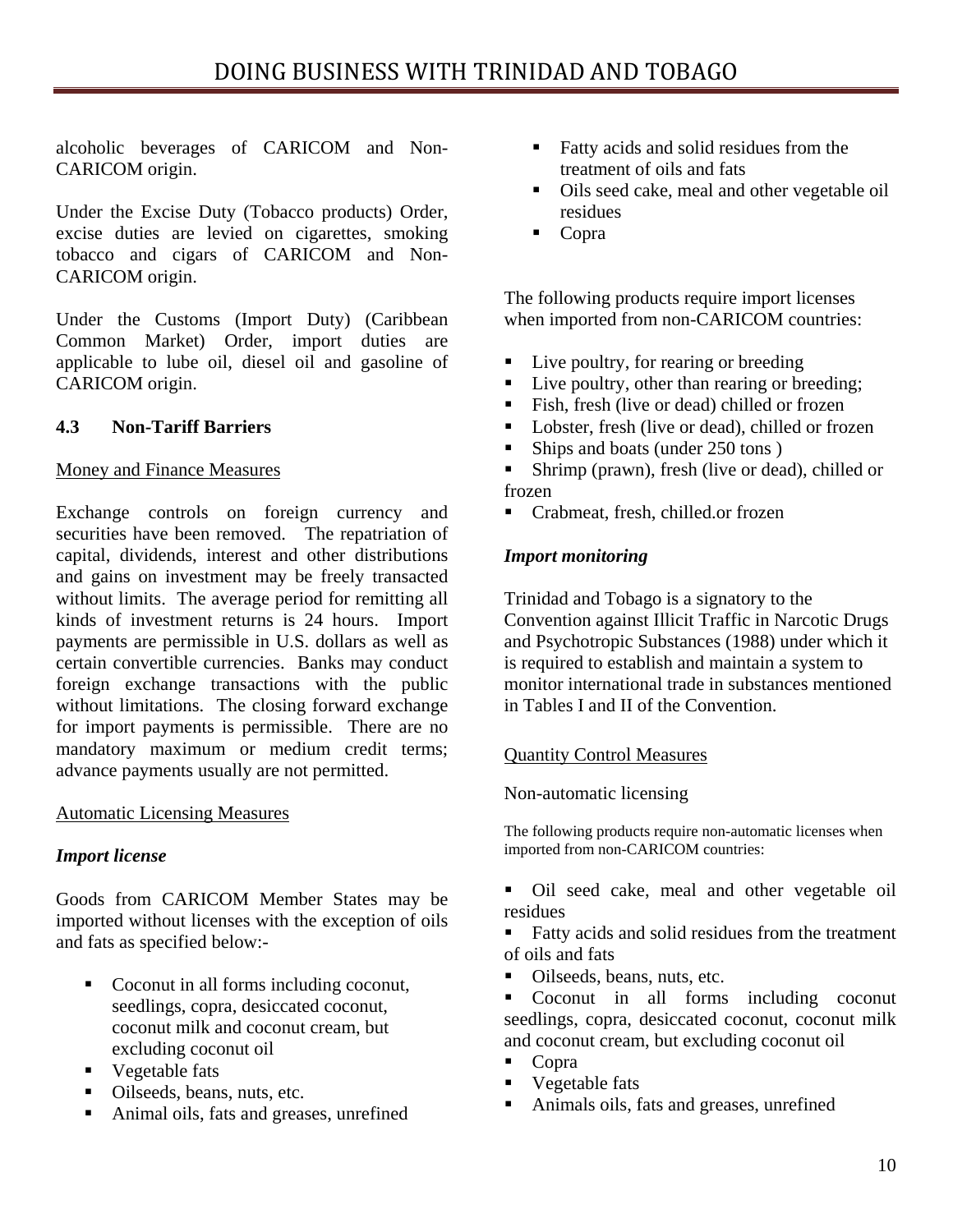The following products are subject to nonautomatic licensing from all sources.

- Road motor vehicles—left hand drive vehicles imported under section 45 (2) (4) of the Customs Act, Chapter 78.01 as amended; used right hand drive vehicles
- Paper for wrapping tobacco or cigarettes
- Parathion, ethyl
- Dichlorodiphenyl—trichloroethane (DDT)
- Ethylene dibromide (EDB)
- Pentachlorophenol (PCP)
- Thallium and its salts
- Ships and boats (under 250 tonnes)
- Alrin, dieldrin and endrin
- **Trichlorophenyl**
- chlorodimeform
- Dibromochloropropane (DBCP)
- Lead arsenate

Licenses prior to importation are issued to selected processors for imports of industrial inputs such as pork, powdered milk, animal or vegetable fats and oils, and ground coffee for blending purposes.

Licensing requirements for human health protection reasons are set in respect of antibiotics.

A permit is required for the importation of live animals, poultry or bird and carcasses under the Animals (Disease and Importation) Act.

A permit to import planting material and related products is required from the Plant Quarantine Service of the Ministry of Agriculture under the Plant Protection Act. All planting materials, plant products or soil are subject to examination upon arrival at a port of entry. Designated ports of entry are: Port-of-Spain Wharves, Piarco International Airport, Crown Point International Airport, The Port of Point Lisas and Scarborough Wharves.

The following may be entered as packaging materials:

- sterilised peat or spagnum moss
- **Excelsior or wood's wool**
- vermiculite
- **ground cork**
- shredded paper
- $\blacksquare$  perlite

A permit to import fruit and vegetables is required from the plant quarantine services. The entry status of the fruits or vegetables is determined by the pests present in the exporting country.

Licensing requirements for environmental protection reasons are set in the Pesticide and Toxic Chemicals Act and regulations.

Trinidad and Tobago has ratified the Washington Convention (Convention on International Trade in Endangered Species of Wild Fauna and Flora; CITES, 1973). As a signatory Trinidad and Tobago maintains import controls on a number of animals and plants, including their parts and derivatives.

Licensing requirements for drug abuse control are set under the corresponding section in the above mentioned Narcotics and Psychotropic Substances Control Act.

Licensing requirements for national security purposes are set in respect of arms, firearms and ammunition.

Under the Fish and Fishery Product-Regulations, a license is required for the importation of fish. Importers of fish must notify the authorities of each importation of fish in the form and manner prescribed and shall not market the fish without the authority's approval.

The Minister of Health may enter into an offshore inspection arrangement with foreign governments where he/she is satisfied that the legal requirements, fish inspection systems and infrastructure for preparing fish for export in that country meet the requirements of Trinidad and Tobago; or that establishments in that country meet the requirements of the regulations for certified establishments. An offshore inspection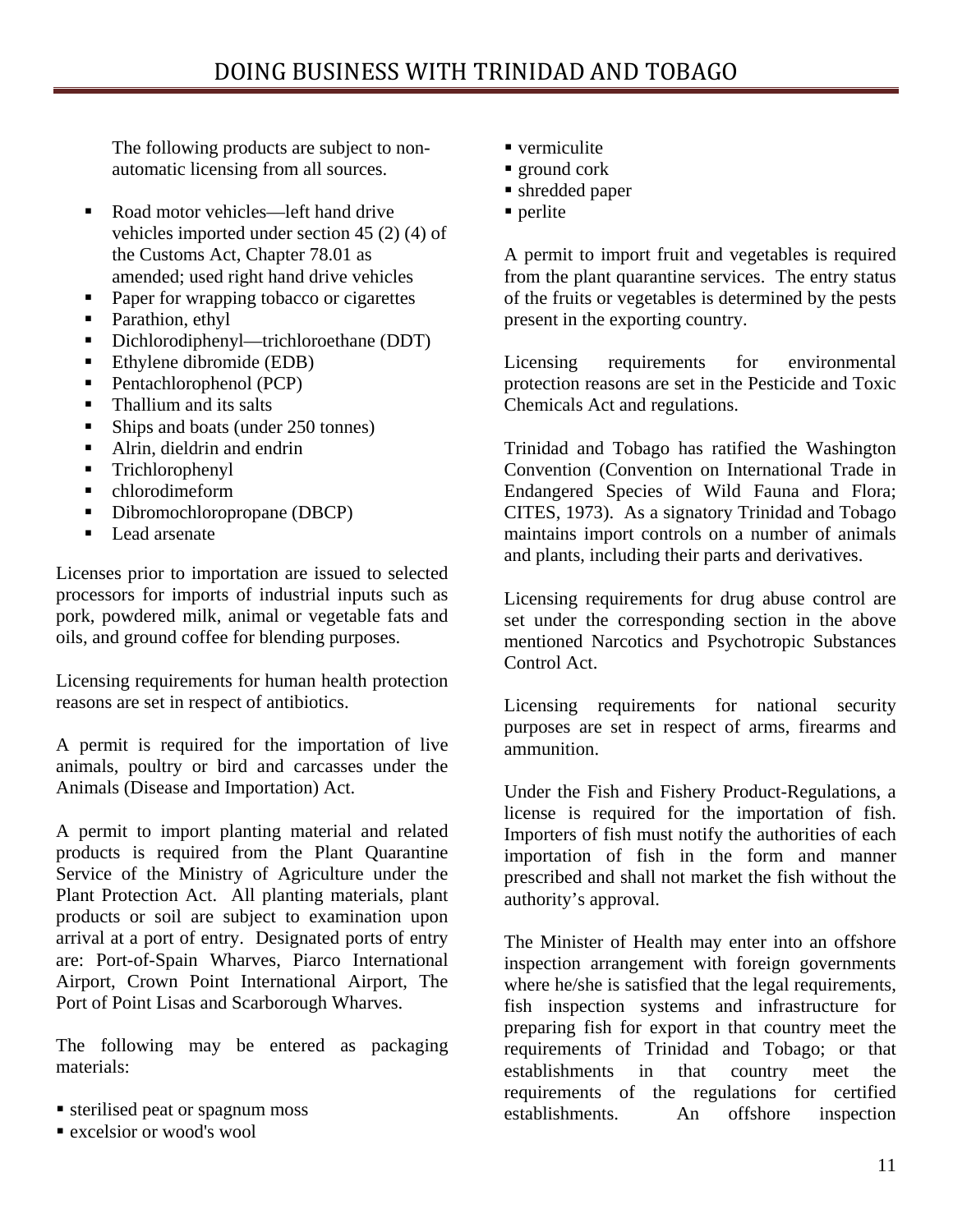arrangement may include authority for the Minister to:

- Issue foreign plant operating certificates to persons operating establishments in the other country for the purpose of exporting fish to Trinidad and Tobago.
- **Inspect establishments in the other country and** the fish prepared in those establishments;
- **Establish** compliance, monitoring and inspection requirements for imports from the other country or from establishments in that country;
- Recognize certificates of inspection issued by other countries;
- Implement any programme or project related to fish inspection and make funding arrangements for that purpose including the sharing of revenues or the recovery of costs of the programme or project; or
- **Fix fees for foreign plant operating certificates** or for the recovery of the costs of delivery of offshore inspection services.

Fish importers must observe the following requirements:—

- The identity of the establishment at which the fish is packed and the day, month and year of packing must be legibly marked on one end of the carton or case in which the containers of fish are shipped;
- In the case of canned fish, a list indicating the establishment and the number of containers for each production batch must be provided to an inspector;
- Each container must have a label on which the name of the country of origin is clearly identified;
- That person is the holder of an import license; and
- Written notification of each shipment of fish to be imported must be provided to the competent authority prior to the importation. This notification must indicate for each shipment: the quantity, the producer, the country or origin, and the place where the fish will be held pending inspection or notification by an inspector;
- Canned fish may only be imported if the cans are embossed or otherwise permanently marked in a manner that identifies the name of the establishment and day, month and year of processing.

# **Ouotas**

Unallocated quotas are set on imports of meat and edible meat offal, and fruits.

The release into free circulation of substances controlled by the Montreal Protocol on substances that deplete the Ozone Layer) and its later amendments (CFCs, halons, fully halogenated CFCs, carbon tetrachloride and methyl chloroform alone or in mixtures) and imported from a State that is a Party to the Protocol, is subject to quantitative limits.

# **Prohibitions**

As a signatory to the Montreal Protocol on substances that deplete the Ozone Layer. Trinidad and Tobago operates a ban on the import of controlled substances listed in Annex A to the Protocol (chloroflorocarbons and halons) from any State not party to this convention.

The import of the following chemicals is prohibited: DDT, chlorodimeform, dibromochloropropane, HCH lindane, ethylene dibromide, camphechlor and pentachlorophenol.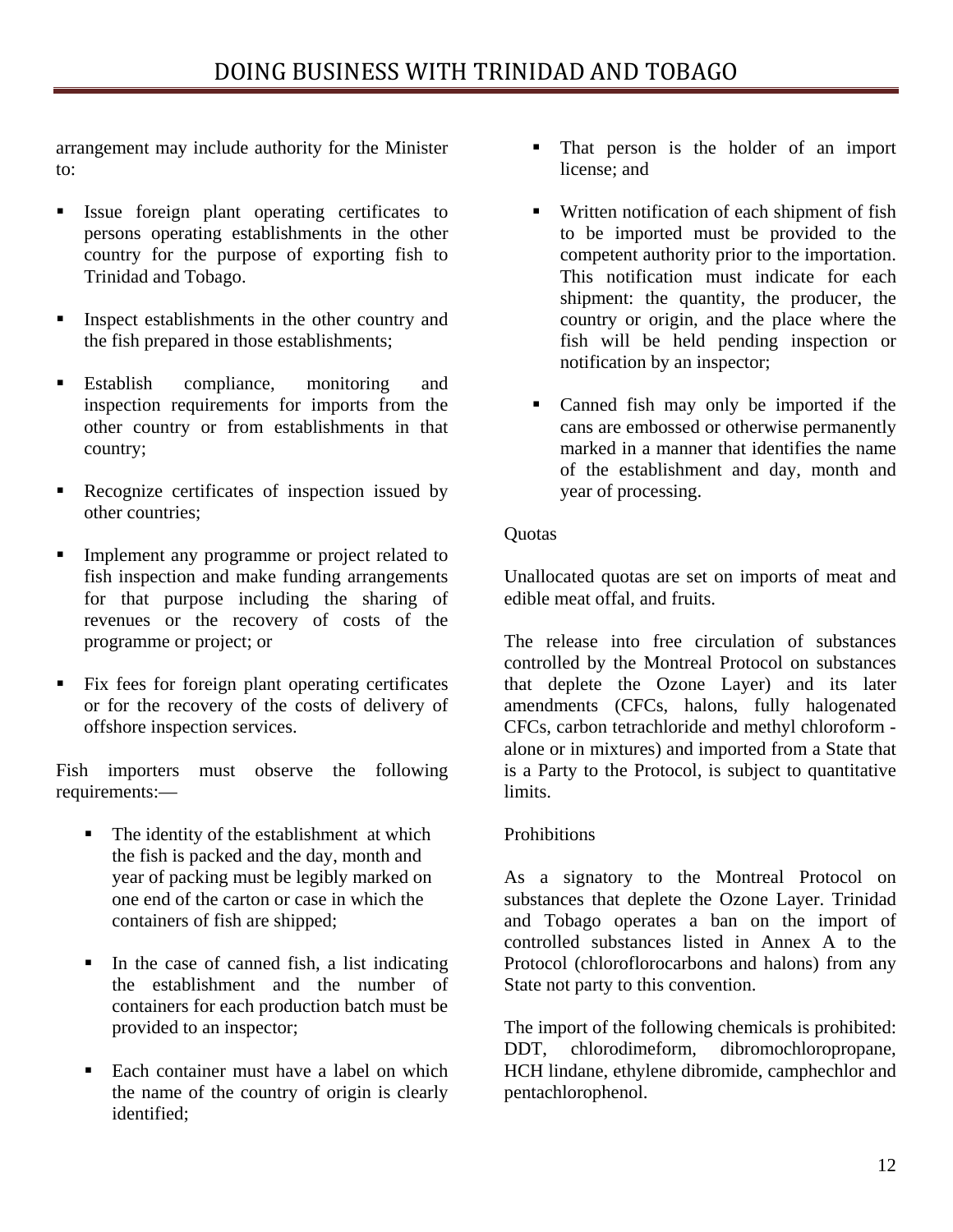<span id="page-12-0"></span>In accordance with the provisions of the Convention against Illicit Traffic in Narcotic Drugs and Psychotropic Substances Trinidad and Tobago prohibits any importation of any narcotic drug or psychotropic substance contrary to the provisions of the 1961 Convention (Single convention on Narcotic Drugs), the 1961 Convention as amended or the 1971 Convention (Convention on Psychotropic Substances).

Plants or plant materials prohibited entry in accordance with the Plant Import Schedule cannot be entered as packing material. The following are also prohibited entry as packing materials:

- Banana plants and plants parts
- Citrus plants and plants parts
- Forest liter
- Cotton plants, plant parts and unprocessed cotton products
- Coconut or other palm material
- Sugar cane plants and plant parts
- Coffee plants and plant parts
- Rice straw and hulls
- Grass plants and plant parts
- Leaves and stems of plants in general
- $\blacksquare$  Soil

The importation of soft, fleshy fruit and vegetables is prohibited from all countries where the Hawaiian, Mexican, Mediterranean and other dangerous fruit flies are present.

# **4.4 Technical Standards and Regulations**

The Trinidad and Tobago Bureau of Standards is responsible for standards governing all items except those involving food, drugs, cosmetics, medical devices, and agricultural produce. Imports subject to compulsory standards, including textiles, garments, shoes, pesticides, prepackaged goods, new and used tires, new and used electrical items, light bulbs, and automotive batteries, are inspected by the Trinidad and Tobago Bureau of Standards to ensure they meet labelling, safety, and performance requirements.

All imports of used goods are inspected at the port of entry; other imports are sampled upon entry and inspected at the importer's warehouse. A certificate of compliance issued in the country of origin by a testing agency accredited by the Trinidad and Tobago Bureau of Standards may be acceptable in lieu of inspection

Information about standards governing food, drugs, cosmetics, and medical devices is available from the Chemistry, Food, and Drugs Division, Ministry of Health.

Imports of agricultural produce are subject to standards governed by the Ministry of Agriculture.

Technical measures n.e.s.

Trinidad and Tobago is a signatory to the International Convention to Facilitate the Importation of Commercial Samples and Advertising Material. Samples of no commercial value may enter duty-free. Samples of commercial value and other articles imported temporarily may enter after a deposit in the amount of the duty is made or after a bond is posted, except for items in finished form on the negative list, for which a license must be obtained prior to import. The full amount of any deposit will be returned or the bond cancelled upon exportation of the goods within three months. Detailed lists of samples and/ or patterns should be prepared for submission to the Customs Department. This concession is not applicable to goods which are consumable or are not clearly or unmistakably identifiable. Items must be examined and so recorded by a customs official at times of importation and exportation.

Printed advertising matter is dutiable. Trade advertising material, commercial catalogues, and the like are dutiable, except for occasional copies mailed for informational purposes.

Special customs formalities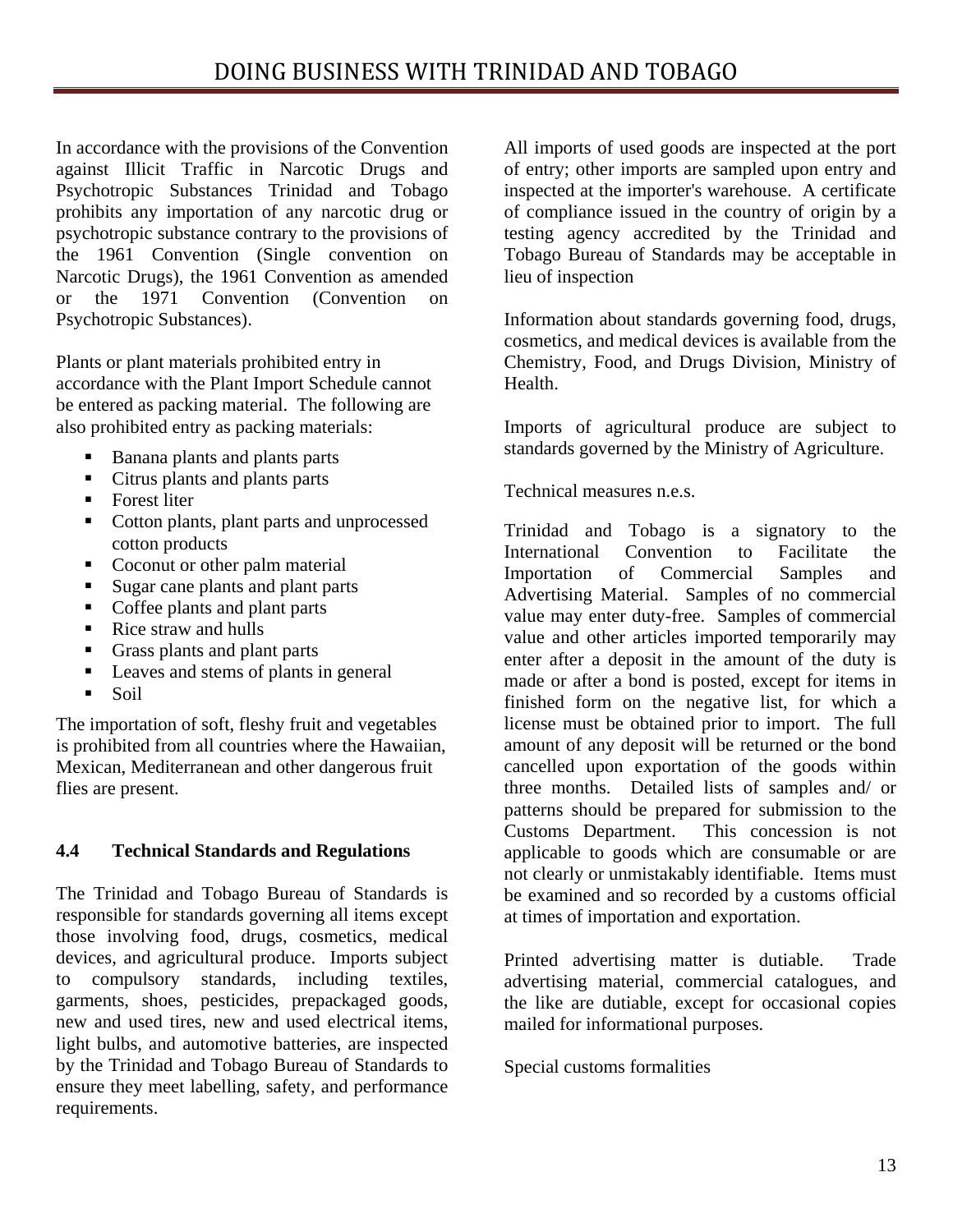<span id="page-13-0"></span>With specified exceptions, a free time of four days is allowed between the date of unloading and that of customs entry and clearance for goods listed for local use, before storage fees are levied.

Temporary entry of goods to be re-exported is allowed if permission is granted by the Comptroller of Customs and Excise. A deposit or bond covering the duty liability of items to be imported often must be posted with customs prior to the items' entry. Items to be re-exported must be clearly identified by a mark, such as serial or part number. Upon reexportation, the equivalent 10% of the duty liability becomes due for every three months the item remained in the country. The Cabinet of Trinidad and Tobago will entertain an application from the importer, through the Comptroller of Customs & Excise, for the refund on the remission, in whole or in part, of the import duties which have been deposited or secured. Such refund is at the sole discretion of Cabinent. It is not an entitlement nor is it guaranteed.

# **4.5 Marking requirements**

There are no stipulations regarding how shipments must be marked, and any common shipping practice may be followed. In general, all identifying marks, including the consignee's mark with port marks, should be inscribed plainly on the packages to facilitate arrival of the shipments. Packages should be numbered unless the contents are such that they can be identified readily without numbers.

# **4.6 Labelling requirements**

Containers of imported foods, beverages, and drugs must be labelled to comply with the food and drug regulations.

Labels for foodstuffs, including beverages and ingredients for manufacturing other foods, should state on the main panel the brand name, or trade name if applicable, of the food; common name of

the food; and net contents of the package in terms of weight, volume, or number, according to usual practice. The following information must be given in one place, either on the main panel of the label or on any panel other than the bottom: declaration by name of any Class II, Class III, or Class IV preservative used; declaration of any food colouring additives; any artificial or imitation flavourings added; and other declarations as may be required by the regulations to be obtained from the importer.

Labels must include name and address of the manufacturer or packer; name and address of the preparer if not the manufacturer; and name of country of preparation ("Made in \_\_\_\_") if other than country of manufacture. An expiration date or date mark must be given, when required, along with any special storage instructions. Except for certain foods and most beverages, a list of ingredients (when there are more than one) must be provided in descending order of proportion by weight or with the content of each stated in terms of percentage of the whole. All the above declarations must be made in English.

Labels for drug products (excluding most antibiotics and narcotics) must include the following information on the main panel of both the outer and inner labels: drug's proper name; standard under which the drug was manufactured, including the abbreviation if mentioned in the regulations; common name if not proper name; name of manufacturer or distributor; address of manufacturer or distributor, required on outer label only when contents are less than five milliliters; lot number or batch number so indicated for drugs intended for internal or parenteral use (except for patent or proprietary medicinal ingredients) except on official drugs, shipping cases, and wrapping material. The outer labels must show net contents in terms of weight, measure, or number and name and proportion of any preservatives for parenteral drugs. Any medicine containing a narcotic or controlled drug must show the name and proportion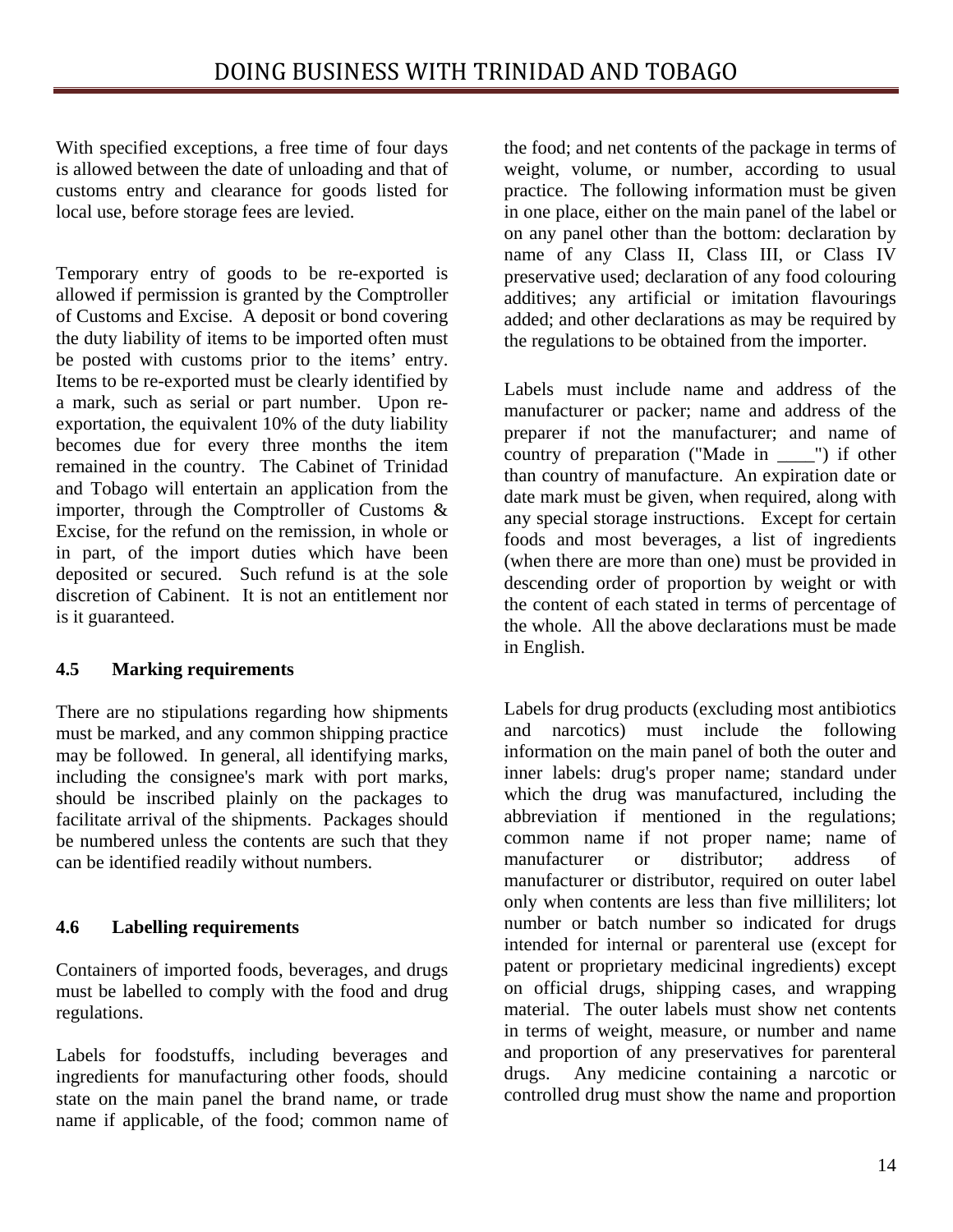of that drug on the label. All labelling must be displayed clearly and prominently.

Bulk packages of drugs to be sold wholesale must be labelled with the same information as for inner labels noted above (except for names of ingredients) plus net contents in terms of weight, measure, or number; expiration date, if applicable; and directions for storage, if required.

Labels for garments and textile products must be printed in English and must contain the manufacturer's name and address or the trademark or brand name registered with the Trinidad and Tobago Bureau of Standards, fibre content, care instructions, country of origin, size, and quality designation. Used or irregular goods and seconds must be labelled as such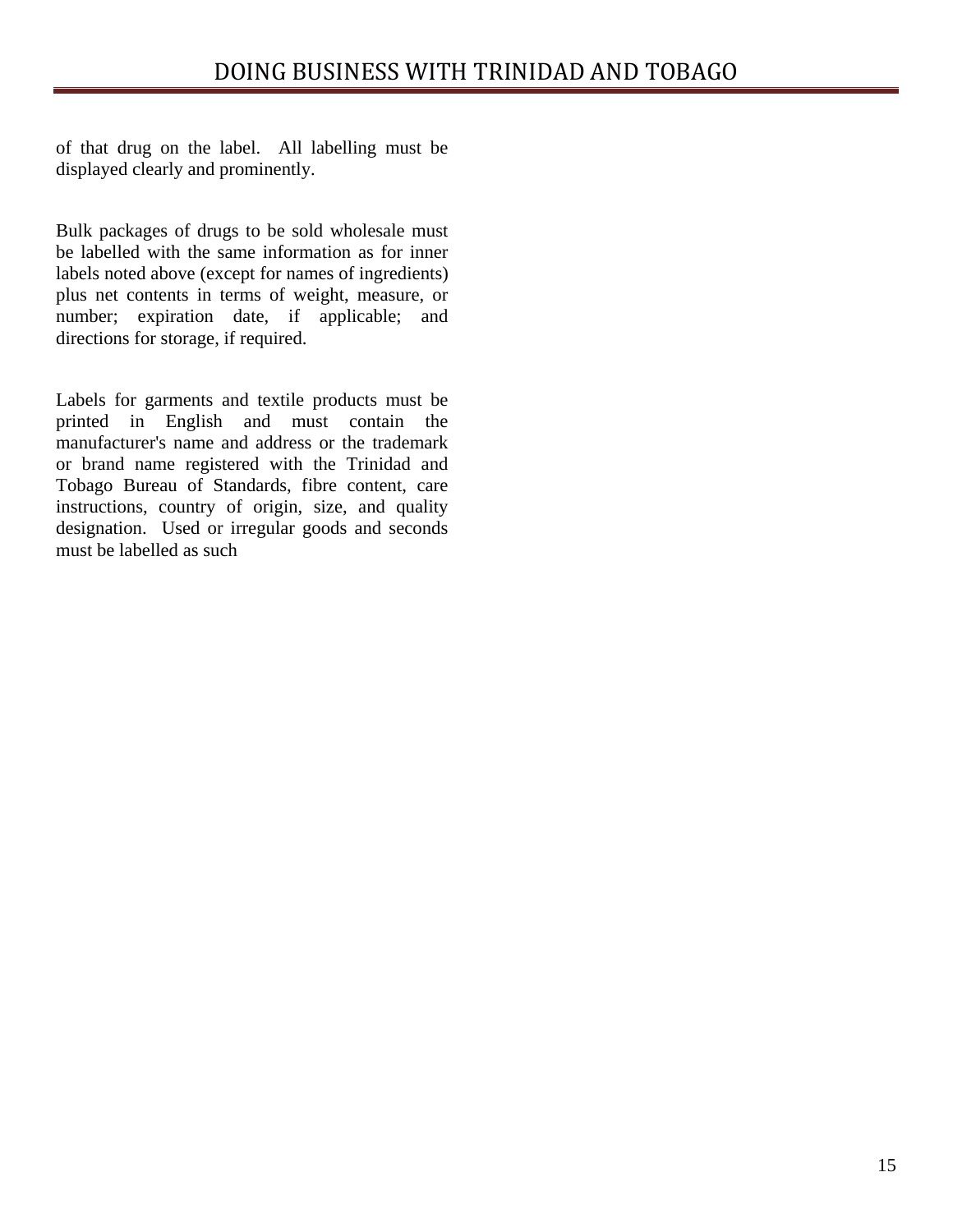# <span id="page-15-0"></span>4.7 **Documentary Requirements**

Information on all shipping documents must be in metric units. For all shipments the following are required:

 **Commercial invoice:** Five copies are required. Chamber of commerce certification and consular legalisation are not required. The following information should be provided:

 $\Rightarrow$  Seller (name, full address, country)

 $\Rightarrow$  Consignee (name, full address, country precise and detailed information should be given)

⇒ Port of lading (port or place of loading of the goods in the country of export)

 $\Rightarrow$  Country of final destination (country where the goods will enter for consumption)

⇒ Ship/ Air/ etc. (identification of means of transport plus name of vessel or air carrier)

⇒ Other transport information (other relevant transport data including transhipment arrangements)

⇒ Invoice date and number (exporter's reference number and date of preparation of invoice)

⇒ Customer's order number (reference number given by the buyer in buyer's order)

 $\Rightarrow$  Other references (information may include references to the pro forma invoice and confirmation of the order)

 $\Rightarrow$  Buyer (if other than consignee) (name and address of the buyer where the buyer is not also the consignee, as in the case where a buying agent is used)

 $\Rightarrow$  Presenting bank (name of bank handling the transaction)

 $\Rightarrow$  Country of origin of goods (last country in which significant production or manufacture of the goods took place the carrying out of minimal working on the goods in a country other than the country of origin, e.g., changing the packing, sorting, or grading, would not change the country of origin)

 $\Rightarrow$  Terms and conditions of delivery and payment (accurate description of terms of payment and delivery)

 $\Rightarrow$  Currency of sale (currency used on the invoice)

 $\Rightarrow$  Marks and numbers (markings and numbers used on outside packages)

⇒ Description of goods (general description of the contents of packages)

 $\Rightarrow$  Gross weight kg (gross weight in kilograms)

⇒ Cubic meters (cubic measurement of outer packages in cubic meters)

 $\Rightarrow$  Number and kind of packages (number of outer packages and their type)

⇒ Specification of commodities (in code and or in full - each item should be identified in sufficient detail to allow for its recognition and for its correct classification under the customs tariff)

 $\Rightarrow$  Net weight kg (net weight of contents of packages in kilograms)

 $\Rightarrow$  Quantity (quantity of each commodity, preferable in the unit in which it is priced)

 $\Rightarrow$  Unit price (unit price of each commodity in the currency used to show "Amount" below)

 $\Rightarrow$  Amount (gross value of each commodity discounts granted should be shown in this column)

 $\Rightarrow$  Packing, freight, other costs (specific), insurance (with charges shown in as detailed a manner as possible)

 $\Rightarrow$  Total invoice amount (grand total of the amount chargeable on the invoice)

 $\Rightarrow$  Certification, signature (declaration signed by the seller or by someone in a position to attest to the accuracy of the information on the invoice status of authorized person should be shown and declaration should read: "It is hereby certified that this invoice shows the actual price of the goods described, that no other invoice has been or will be issued, and that all particulars are true and correct.")

It is essential that the transaction value of the goods be shown. All discounts and deductions should be stated plainly; otherwise, duty may be assessed on the total value. In invoicing textiles, both the number of square meters and the weight must be included; and in the case of mixed fabrics, the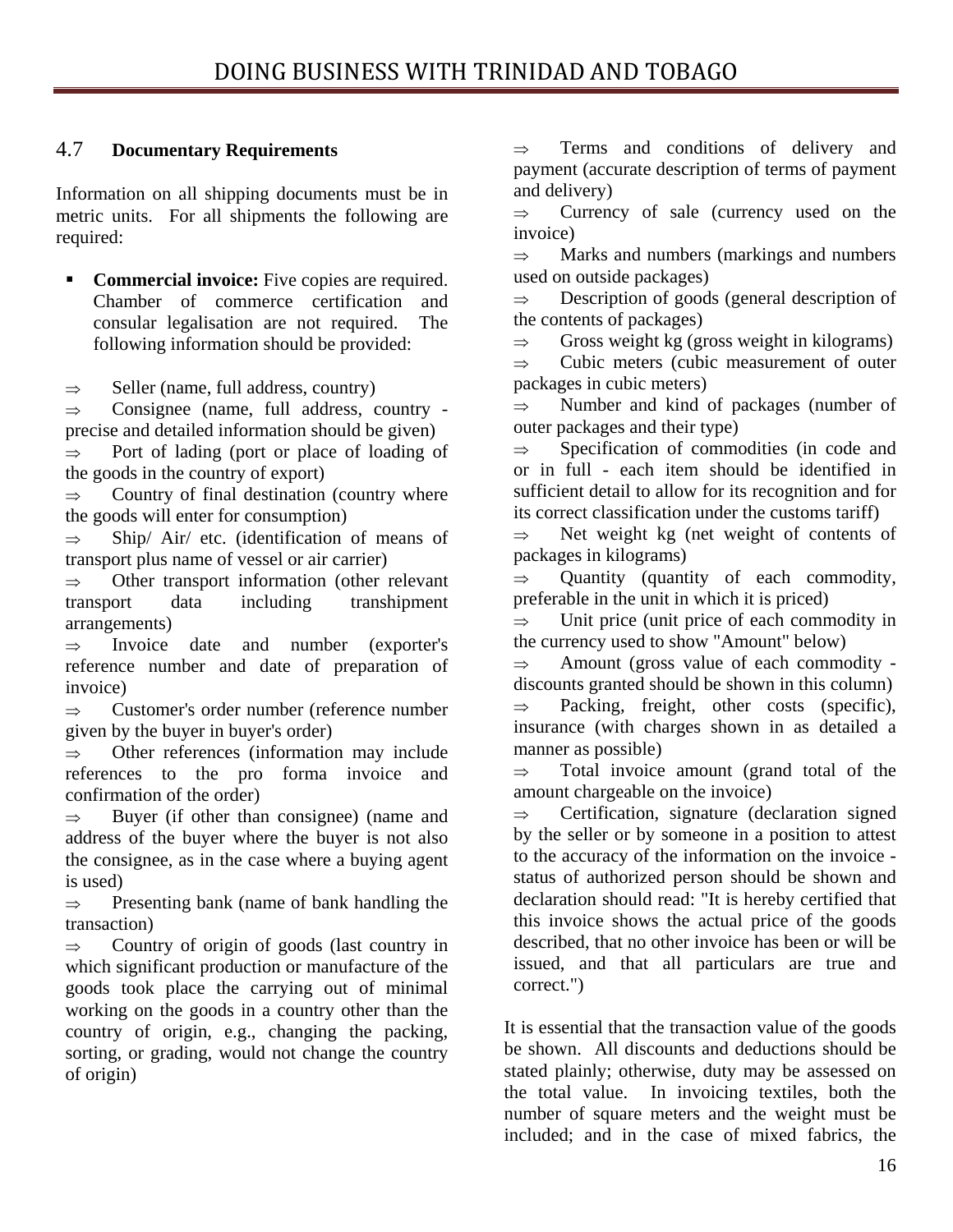percentage of each component must be stated. Only cash, trade and quantity discounts may be allowed.

Questions regarding charges and expenses should be completed carefully. Sellers should state whether or not each item is included in the selling price. All invoices should describe in detail the capacity, quantity, weight, type, model, etc of the product.

CARICOM member countries require that invoices be in the format devised by the United Nations Economic Commission for Europe and known as the U.N. Layout Key. Shipments not covered by the CARICOM invoice form may be delayed at customs.

- **•** Certificate of origin: Required for goods claiming CARICOM preferential treatment. The Certificate of Origin must be certified by a designated agency in the country of exportation.
- **Proforma invoice:** Not necessarily required. May be requested by importer when applying for an import licence.
- **Bill of lading:** This is required, however, there are no regulations specifying the form or number of bills of lading required for any particular shipment. The airway bill replaces the bill of lading on air cargo shipments.
- $\blacksquare$ **Phytosanitary certificate**: This certificate is required on all shipments of fresh fruits and vegetables, meats and plants and planting materials.
- **Health certificate:** Required for imports of live animals. The certificate must state that the animal is free from disease and must provide proof of origin.
- **•** Certificate of compliance: A certificate of analysis is not required but may be requested. It also may serve to expedite entry of goods subject to compulsory standards. The certificate must be issued in the country of origin by a testing agency accredited by the Trinidad and Tobago Bureau of Standards.;
- **Legumes:** Shipments of dried beans, peas, lentils, and other pulses and of shelled and unshelled peanuts must be accompanied by

certificates, in duplicate, signed by a state or federal authority, stating that the products are of a type, quality, grade, or standard that could be sold legally for human food under federal law in the country of origin and that the products are substantially free from mold, insect damage, or live insects.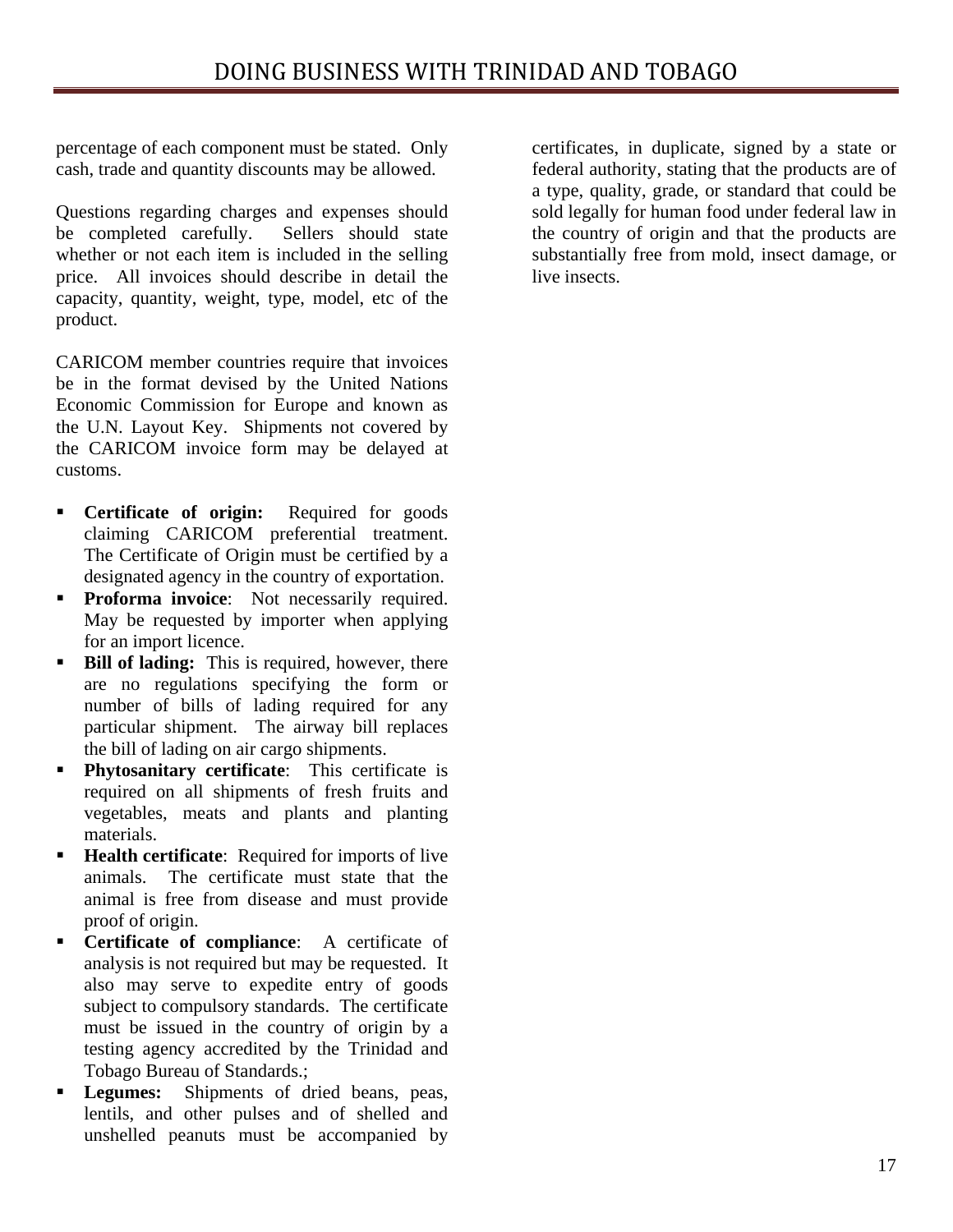# <span id="page-17-0"></span>**5. INVESTMENT PROFILE**

# **5.1 Industrial Parks**

There are 20 industrial parks in Trinidad and Tobago which house non-energy sector businesses. The Evolving TecKnologies and Enterprise Development Company Limited (e TecK) is developing eight new industrial parks, primarily for organizations that engage in light manufacturing activities. Companies can apply to become tenants at any of the industrial parks.

# **5.2 Investment Incentives Schemes**

Foreign direct investing is actively encouraged by Trinidad and Tobago in almost all sectors. Investment incentives are coordinated through the Industrial Development Division of the Tourism and Industrial Development Company of Trinidad and Tobago Limited (TIDCO).

There are many different investment incentives including:

- Concessions from import duty on raw materials, machinery, and equipment for approval industrial projects;
- Exemption from corporation tax on profits, and from tax on dividends (under the Fiscal Incentives Act and Hotel Development Act);
- Loss write-off provisions;
- Training subsidy of 150 percent tax deduction for expenses incurred by employers in the training and retraining of employees;
- **Provision of industrial sites and developed** industrial accommodation;
- Export allowances, promotion and assistance;
- Export credit insurance;
- Double taxation relief;
- Exemption from Value Added tax on inputs for companies exporting 80% of production;
- Employment allowance of  $200$  percent of wages actually paid in respect of every additional worker employed.

In some cases incentives are available only to locally incorporated companies or locally owned companies.

# Customs Act

This Act allows for import duty concessions to be granted to approved industrial projects.

The applications for approval are made to the Ministry of Trade and Industry via TIDCO and are granted to a wide range of manufacturing companies which provide increased employment and use local materials to add value.

# Fiscal Incentives Act

This Act allows for the granting of a tax holiday (or partial holiday) for periods up to ten years for the manufacture of approved products by approved enterprises. Approved enterprises fall into separate classifications including:

- **Highly capital intensive enterprises** investing in excess of TT\$50 million (US\$8.3million);
- Export enclaves, where products are manufactured exclusively for export;
- Enterprises using a significant portion of local inputs.

An approved enterprise will also be granted exemption from customs duties and VAT on the construction of the approved project. These projects have usually been large scale manufacturing within one of the three classifications, and are available only to locally incorporated companies. The tax exemption can be extended to dividends which may be tax exempt and free of non-resident withholding tax on any taxes in excess of the investor's tax rate on the dividend in his country of residence.

# Hotel Development Act

This Act provides for tax holidays of up to ten years and duty free concessions for hotel developments.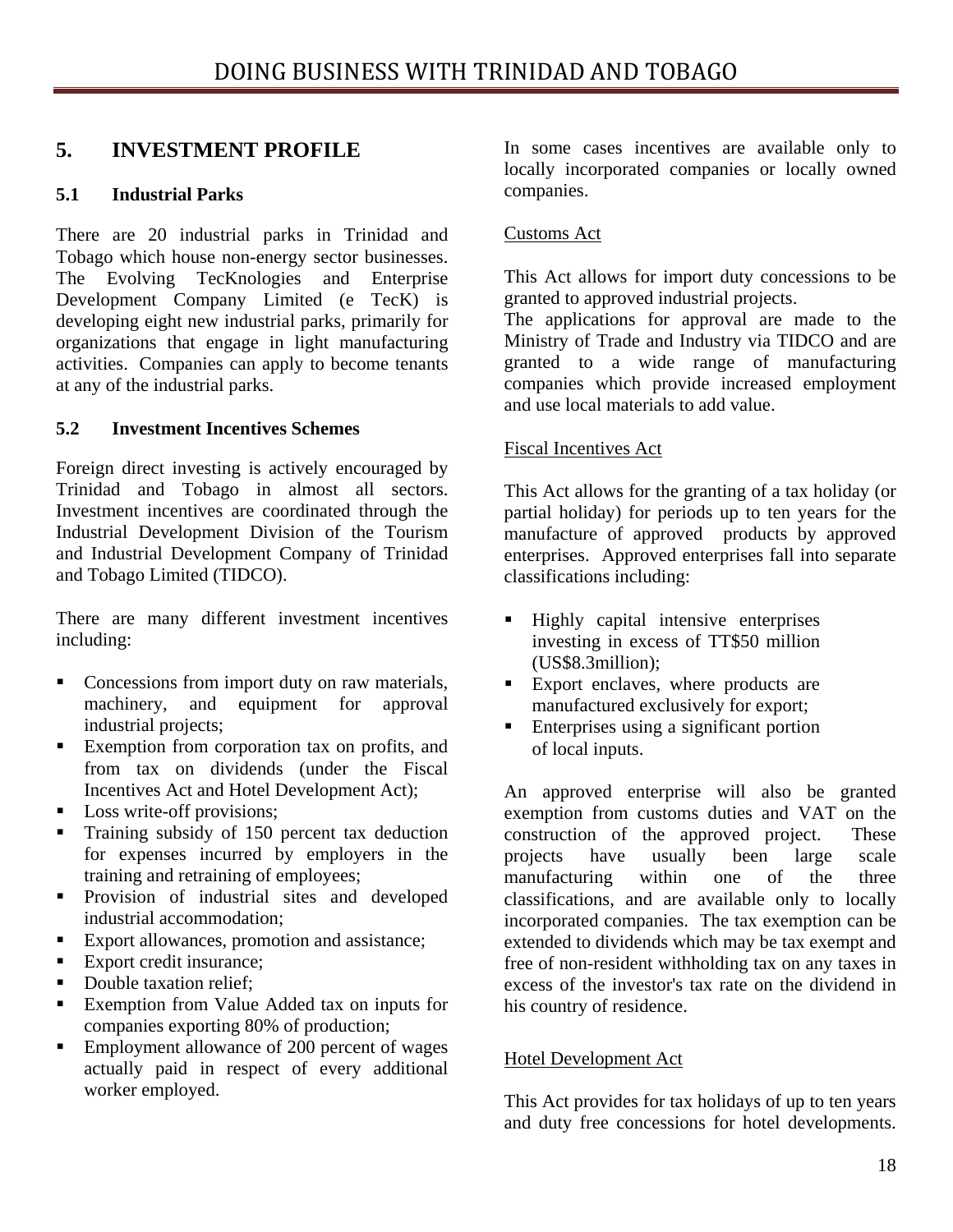In addition to the tax holiday the approved hotel may be granted accelerated capital allowances on the construction cost of the hotel after the holiday period. No depreciation is charged during the holiday period and an allowance at 20% per annum is allowed for the five years after the holiday period. Tax exempt profits may be distributed tax free by way of dividend. This tax concession is granted on a discretionary basis by the Ministry of Tourism based on the size of the hotel, (minimum 10 rooms) and the capital expenditures involved.

# Construction incentives

Local construction is provided with a range of tax incentives some of which are discretionary and some of which are performance based. Companies engaged in both urban and rural property development may apply to the Board of Inland Revenue to be 'approved' as an urban and rural property development company. To be approved, companies must be locally owned and undertake construction in both rural and urban areas. Once approved they are entitled to an allowance against their taxable income of 15% of construction cost for commercial properties completed in the year of income.

# Housing Act

The Housing Act allows for the approval of the profits from construction of certain dwelling houses to be tax exempt. To be exempt the houses must have construction costs of less than TT\$250,000. An approved housing company will also be allowed to distribute tax exempt profits by way of tax free dividends. Any houses constructed by an approved housing company may then be exempted from income tax on rentals for a period of ten years from the construction date.

The Income Tax Act also provides for construction incentives that are performance based. Any taxpayer may now obtain a wear and tear allowance on a newly constructed commercial property at the rate of 10% per annum on the declining balance.

# Classes of company

The Income Tax Act provides for several special classes of company which are entitled to a tax credit of 15% of their chargeable income for seven years. This reduces their effective tax rate to 20% from the statutory rate of 35%. These special classes of company include: approved small companies; approved companies trading in a regional development area; and an approved activity company.

# Loss relief

The Income Tax and Corporation Tax Acts provide for the carry-forward of tax losses without limitations. Tax losses cannot be transferred and may be lost if a company's ownership changes with a view to transferring the losses.

# Special tax allowances for exporters

Performance based incentives exist to encourage exports, in particular promotional expenses wholly and exclusively incurred in order to create or promote the expansion of foreign markets (outside CARICOM) for the export of goods or construction industry services are allowed to be grossed up to 150% of the expenses incurred. In addition manufactured products exported outside CARICOM (excluding petrochemicals, and certain products) are granted a tax credit. The tax credit covers the profits on the proportion of export sales to total sales so that profits on exports are effectively tax exempt. This allowance has been extended to service companies of the construction industry, comprising contracting, architectural, engineering, design and quantity surveying services.

# Venture Capital Act

This Act established a venture capital investment programme to approved venture capital companies. A tax credit is allowed at the marginal rate for investment in registered venture capital companies which are approved and monitored by a government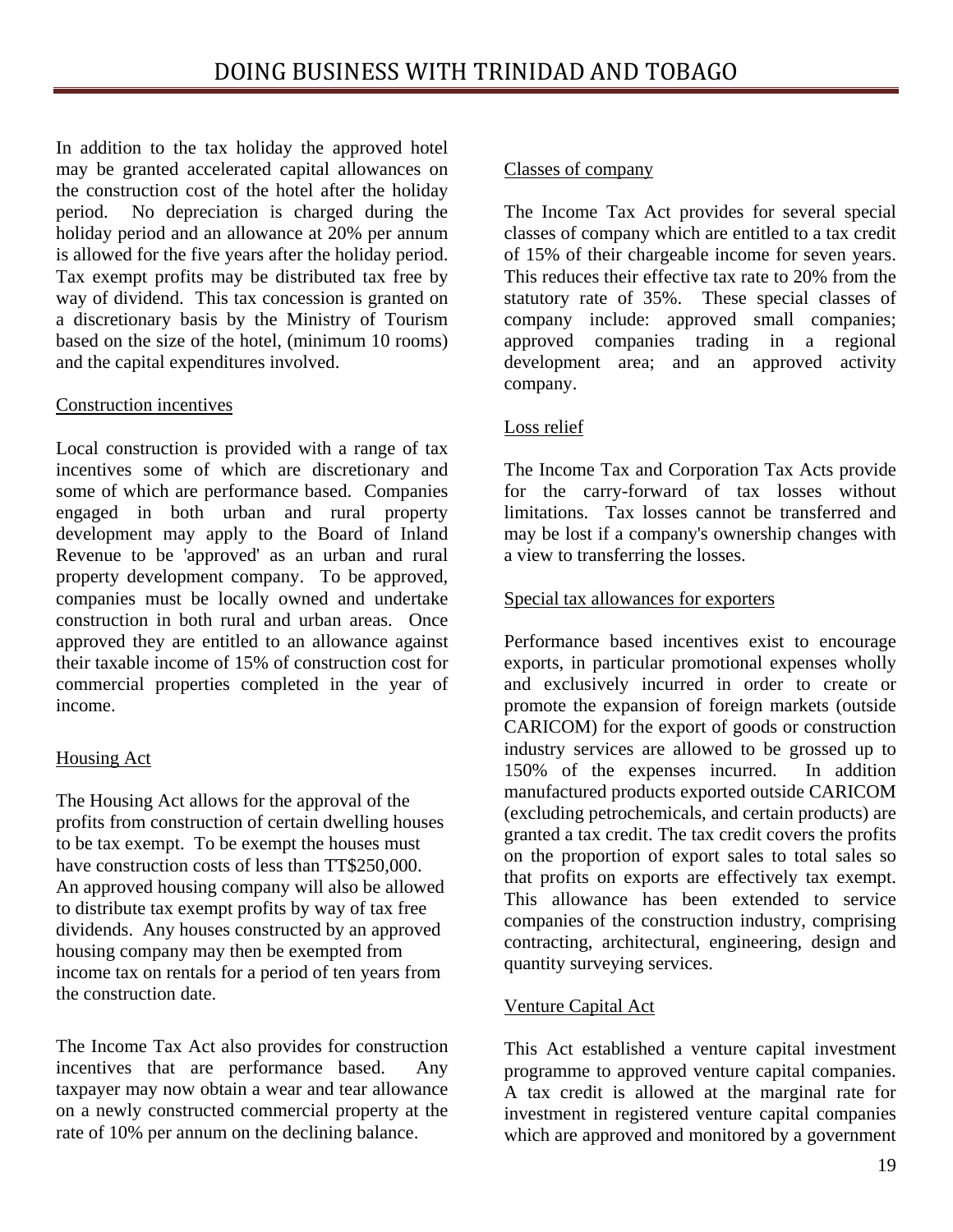<span id="page-19-0"></span>appointed administrator. Dividends from a venture capital company are tax exempt.

# **5.3 Double Taxation**

Trinidad and Tobago has signed double taxation treaties with Canada, Denmark, France, Germany, India, Italy, Norway, Sweden, Switzerland, United Kingdom, the U.S.A. and Venezuela. It has also ratified the Intra-CARICOM Double Taxation Agreement which is operational among Barbados, Belize, Dominica, Grenada, Jamaica, St Lucia, St Kitts & Nevis and itself. Trinidad and Tobago has bilateral investment agreements with Argentina, Canada, France, Ireland, the U.K, U.S.A and Venezuela.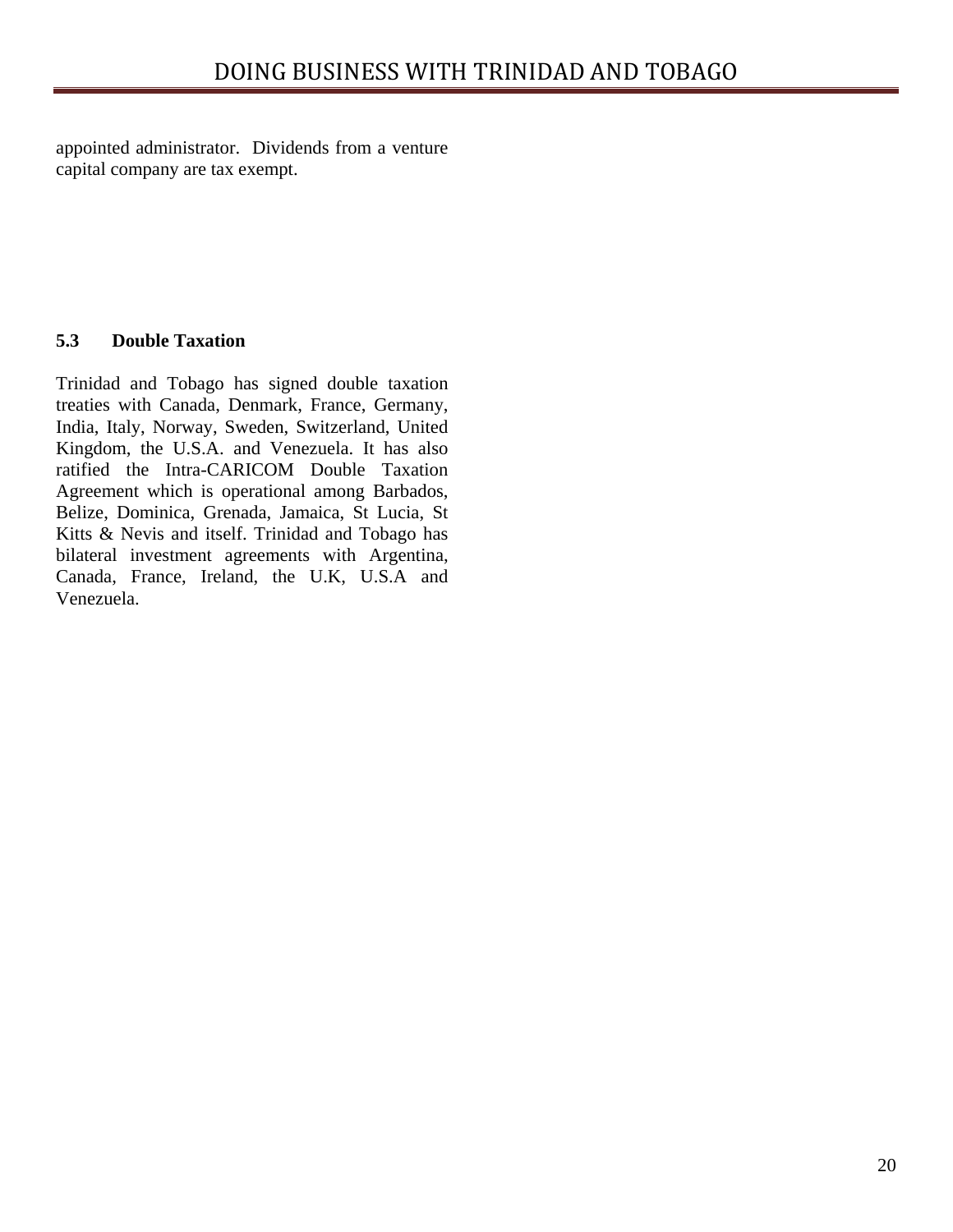# <span id="page-20-0"></span>**6. ESTABLISHMENT OF BUSINESSES**

# **6.1 Establishing an Office**

In 1997, a new Companies Act replaced the 1950 Companies Ordinance, which was based on the U.K. Companies Act of 1929. It is based largely on the Canadian model, which is similar to U.S. law.

Public and Private Limited Liability Companies: The most widely used form of business entity is the limited liability company, of which there are two types: public and non-public. Non-public companies are required to have at least two directors whereas a public company is required to have no fewer than three directors, at least two of whom are neither officers nor employees of the company or any of its affiliates. The articles of incorporation of a nonpublic company restrict the right to transfer shares, and prohibit any invitation to the public to subscribe for shares or debentures.

Branch Offices: External companies, which establish a place of business in Trinidad & Tobago, are required to register within 14 days of their establishment under Division 2, Part 4 of the Companies Act. In order to register branches, companies must file constitutional and corporate information with the Registrar of Companies. The information must include the name of an attorneyin-fact resident in Trinidad & Tobago authorized to accept service for process and other notices. Filing fees and expenses amount to TT\$ 2,000 (US\$ 320). It is somewhat easier to register a branch than to incorporate a company, but as the difference is so slight and as trading branches have tax disadvantages, it should not be the major consideration in deciding the type of entity to use.

Incorporation: The Registrar of Companies must approve the name of any proposed company with limited liability and the name of the company must include the word "limited" or abbreviation "ltd." Articles of Incorporation are filed with the Registrar of Companies in order to obtain a Certificate of

Incorporation. Articles of Incorporation include rules governing shareholder's rights. Bylaws must include rules and regulations governing the company's operations.

Once registered, the company must:

- Apply to the VAT (Value Added Tax) Office for a registration number (when applicable).
- Apply to the Board of Inland Revenue for a corporation tax file number and an employer "PAYE" number.
- Apply to the National Insurance Board for registration as an employer for national insurance purposes.

All companies are required to submit an annual return for each financial year to the Registrar of Companies. Public companies must also submit audited financial statements. Companies are required to hold at least one general meeting every calendar year to discuss the annual financial statements of the company and the appointment of directors and auditors.

# **6.2 Intellectual Property Rights**

Property rights are protected under the constitution and common-law practice. Secured interests in property are recognized and enforced. An Intellectual Property Rights (IPR) agreement with the United States was signed in 1994. Trinidad's IPR legislation is WTO consistent and considered to be TRIPs-plus.

Although the new legislation is among the most advanced in the hemisphere and provides for intellectual property protection comparable to that in the United States, enforcement has been lax in some product sectors, although the GOTT is taking steps to correct this deficit. The most visible examples of copyright infringement are pirated copies of music and videocassettes and the signal theft of major U.S. television channels.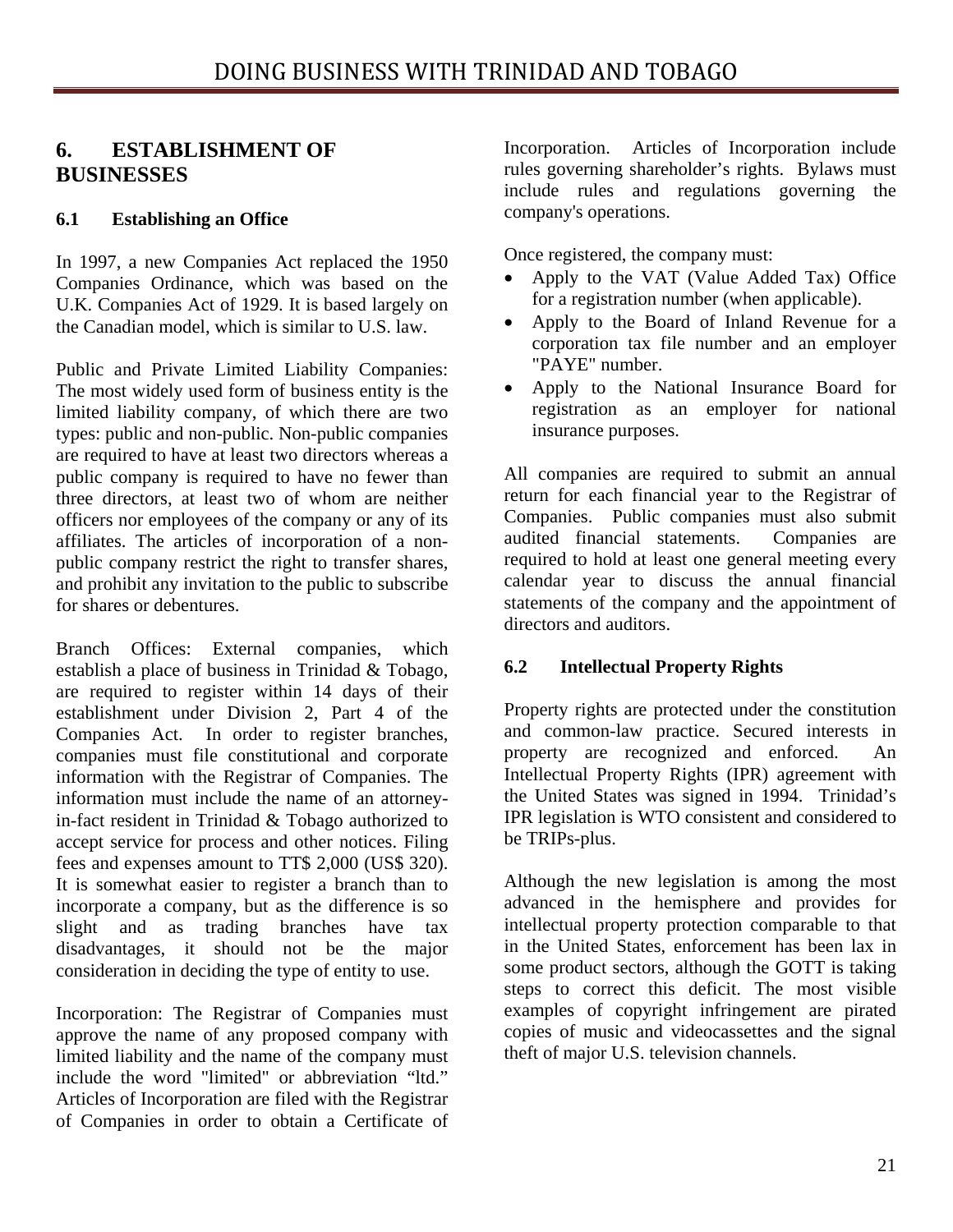# <span id="page-21-0"></span>**6.3 Conversion and Transfer Policies**

There are no Exchange controls on foreign currency and securities. The repatriation of capital, dividends, interest and other distributions and gains on investment may be freely transacted without limits. The average period for remitting all kinds of investment returns is 24 hours.

# *Tax on Interest earned by an Individual in T&T:*

Since 2004, the requirement for withholding tax on interest paid to resident individuals in respect of loans secured by bonds or other similar investment instruments has been removed. Interest on such loans is, therefore, now tax-free. Where the individual who is in receipt of the interest is 60 years or over, no tax is deducted. Although there was an attempt to remove this tax, the proposed legislation was never enacted. Where the individual is a Trinidad & Tobago nonresident, withholding tax will be applicable at the rate of 20 percent.

# *Remittance of Dividends to nonresident:*

Where the remittance is in respect of dividends paid to a U.S. individual, the rate of tax is 15 pct of the gross dividend. In the case of a U.S. company owning more than 10 pct of the voting control of a Trinidad & Tobago company, the rate will be 10 pct of the gross dividend. For dividends paid to a company with less than 10 pct ownership, the rate of tax will be 15 pct.

# **6.4 Right to Private Ownership and Establishment**

Private foreign and domestic entities have the right to establish and own business enterprises and engage in remunerative activity. Under the Companies Ordinance and the Foreign Investment Act, a foreign investor may purchase shares in a local corporation, incorporate or set up a branch office in Trinidad & Tobago, or form a joint venture or partnership with a local entity. Businesses may be freely purchased or disposed of. Private enterprises and public enterprises are treated equally with respect to access to markets, credit, and other business operations. A Companies Act, based on

the Canadian Corporations Act, came into force in 1997, and was updated in the Companies (Amendment) Act, 1999.

# **6.5 Work Permit Requirements**

This service is applicable to any non-national of Trinidad and Tobago who wishes to be employed in Trinidad and Tobago, whether for gain or not, and is desirous of obtaining a work permit in relation to him.

A person entering Trinidad and Tobago to engage in gainful occupation for one period not exceeding thirty days in every twelve consecutive months, need not apply for a work permit.

This service is governed by Chapter 18:01 Section 10 (4) of the Immigration Act.

Persons making an application using this service are encouraged to view the guidelines for making such an application to ensure that they meet the requirements stated therein.

[http://www.nationalsecurity.gov.tt/images/forms/Gu](http://www.nationalsecurity.gov.tt/images/forms/Guidelines_for_Submitting_Applications_for_Work_Permits_for_Non-Nationals.pdf) [idelines\\_for\\_Submitting\\_Applications\\_for\\_Work\\_P](http://www.nationalsecurity.gov.tt/images/forms/Guidelines_for_Submitting_Applications_for_Work_Permits_for_Non-Nationals.pdf) ermits for Non-Nationals.pdf.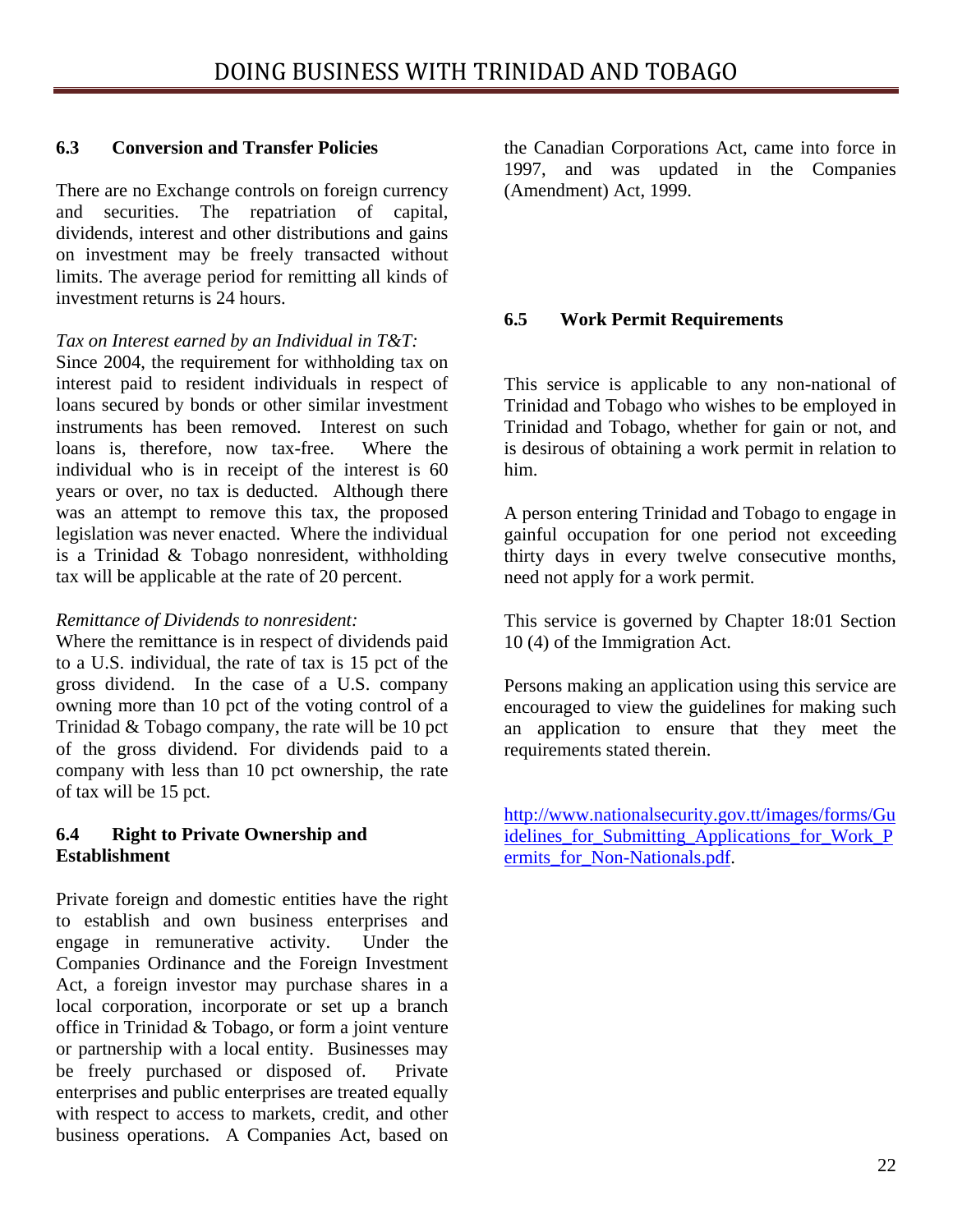# <span id="page-22-0"></span>**7. BUSINESS CULTURE**

# **7.1 Business Customs**

Standard office wear for men is shirt and tie, or business suit. Women generally wear dresses, skirts or pant suits.

Appointments should be made in advance. It is customary to Shake Hands on meeting and taking leave. Tips are 10% of Bill. Lightweight suits or 'shirt jacks' should be worn. It is normal to shake hands and exchange business cards after introductions. The best time to visit is from December to April, except during the Christmas festivities.

# **7.2 Entry Requirements**

A valid passport, the validity of which should cover the person's length of stay in the country is required by all visitors. All visitors are required to have onward or return tickets.

Citizens of countries which have visa abolition agreements with Trinidad and Tobago and of the U.S.A., do not require visas to enter the country on vacation for a period of 3 months or less. These countries are Austria, Brazil, Colombia, Finland, Israel, Iceland, Norway, Sweden, Switzerland, Liechtenstein and Turkey.

Also citizens of European Union countries and of Commonwealth countries other than the following do not require entry visas: Australia, India, New Zealand, Nigeria, Papua New Guinea, Sri Lanka, Tanzania and Uganda.

Work permits are required for certain types of compensated and non-compensated employment, including missionary work. The immigration regulations of Trinidad and Tobago allow persons entering the country to engage in gainful employment in any trade, profession or occupation without a work permit for a period not exceeding 30 days, with one entry per twelve months period permitted. Business visitors should be sure to check the "business" box, rather than the "work" box on the immigration entry form, unless they are actually being paid in Trinidad and Tobago.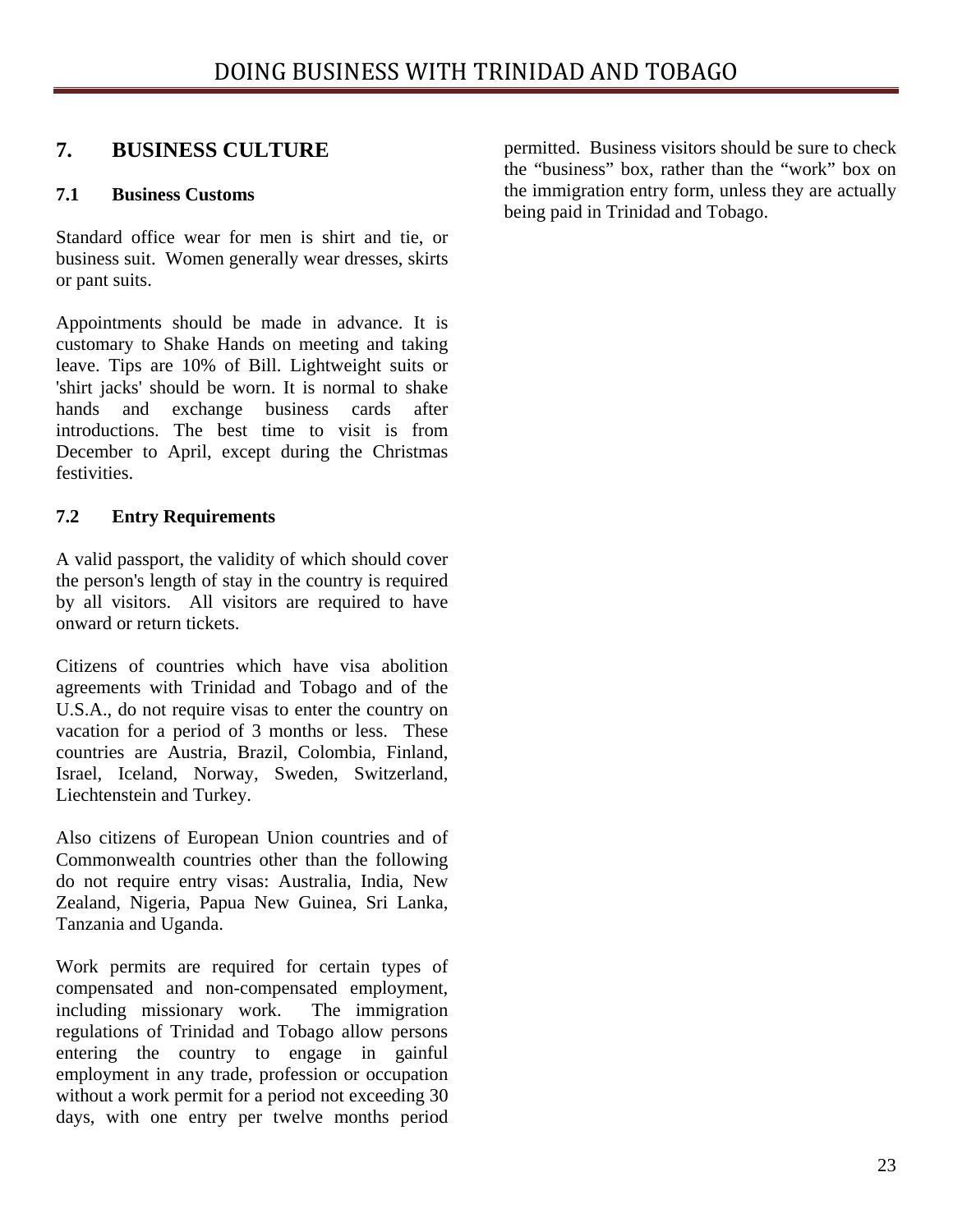## <span id="page-23-0"></span>GOVERNMENT MINISTRIES/DEPARTMENTS

#### **Ministry of Agriculture, Land & Marine Resources** St Clair Circle St Clair Port of Spain **Tel:** 868-622-1221 **Fax:** 868-622-4246

#### **Ministry of Finance**

Eric Williams Finance Building Independence Square Port of Spain **Tel:** 868-627-9700 **Fax:** 868-627-6108

## **Ministry of Foreign Affairs**

Knowsley Building Queen's Park West Port of Spain **Tel:** 868-623-4116 **Fax:** 868-627-0571

#### **Ministry of Planning & Development**

Eric Williams Finance Building Independence Square Port of Spain **Tel:** 868-627-8387

#### **Ministry of Trade & Industry & Consumer Affairs**

Level 15 Riverside Plaza Cnr Piccadilly & Besson Sts Port of Spain **Tel:** 868-623-2931 **Fax:** 868-627-8488

#### **Ministry of Tourism**

Eric Williams Finance Building Independence Square Port-of-Spain Tel: 868-627-9000

# **8 APPENDICES**

## **Airport Authority of Trinidad and Tobago**

P O Box 1273 Caroni North Bank Road Piarco **Tel:** 868-664-8047/9 **Fax:** 868-669-2319

#### **Board of Inland Revenue**

Trinidad House St Vincent Street Port-of-Spain **Tel:** 868-623-2981-9 **Fax:** 868-627-5967

## **Central Statistical Office**

Guardian Life Building Edward Street & Independence Square Port of Spain **Tel:** 868-633-6388 **Fax:** 868-625-3802 **E-mail**: director@wow.net

#### **Central Tenders Board**

116 Frederick Street Port of Spain **Tel:** 868-625-3610/4330 **Fax:** 868-625-1809

## **Customs & Excise Division**

Nicholas Court Abercromby Street & Independence Square Port of Spain **Tel:** 868-625-3311-9 **Fax:** 868-625-4138 **E-mail**:asyl-custt@carib-ink.net

#### **Environmental Management Authority**

P O Box 158 Newton Post Office Port-of-Spain **Tel:** 868-828-9122

#### **Intellectual Property Registry**

34 Frederick Street Port of Spain **Tel:** 868-625-9972 **Fax:** 868-624-1221

#### **Office of the Prime Minister**

Levels 17-20, Central Bank Tower Eric Williams Plaza Independence Square Port of Spain **Tel:** 868-623-3653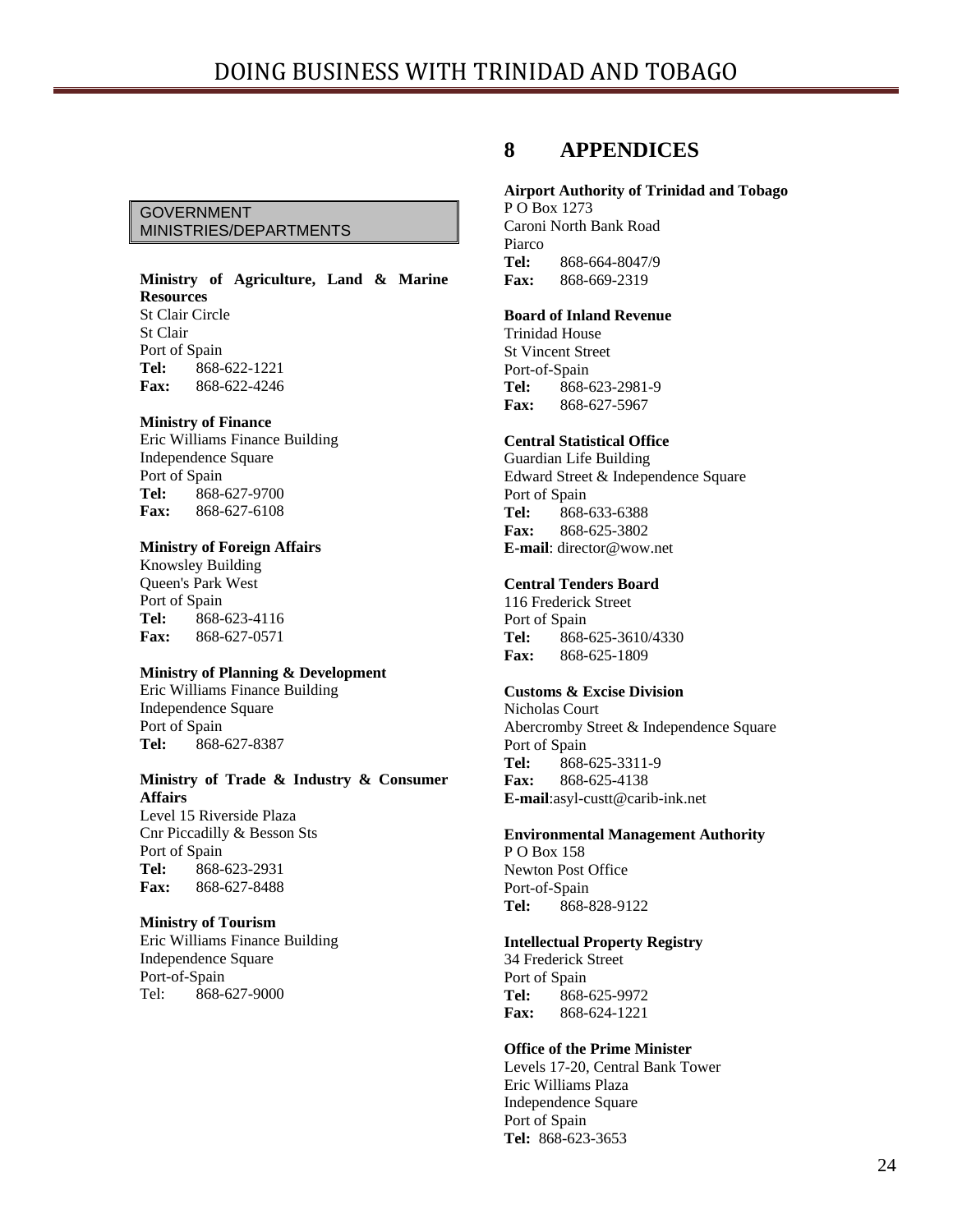#### **Port Authority of Trinidad and Tobago**

P O Box 549 New Administration Building Wrightson Road Port of Spain **Tel:** 868-625-4074/1659 **Fax:** 868-627-2666

## **Registrar of Companies**

34 Frederick Street Port-of-Spain Tel: 868-625-9971 Fax: 868-625-6530

#### **National Agricultural Marketing & Development Corporation (NAMDEVCO)**

San Fernando Siparia Erin Road Debe **Tel:** 868-647-3218/3467 **Fax:** 868-647-6087 **E-mail:** namdevco@tstt.net.tt **Website:** tradepoint.tidco.co.tt/namdevco

#### **Trinidad and Tobago Bureau of Standards**

Lot 1, Century Drive Trincity Industrial Estate **Trincity Tel:** 868-662-4481-2 **Fax:** 868-663-4335 **E-mail:** ttbs@opus.co.tt **Website:** http://www.opus.co.tt/ttbs

## **Trinidad and Tobago Stock Exchange**

1 Ajax Street 1<sup>st</sup> Floor Port of Spain **Tel:** 868-625-5107/9 **Fax:** 868-623-0089 **E-mail:** ttstockx@tstt.net.tt **Website:** [http://stockex.co.tt](http://stockex.co.tt/)

# INVESTMENT & DEVELOPMENT **AGENCIES**

**Agricultural Development Bank of Trinidad and Tobago** 87 Henry Street P O Box 154

Port of Spain **Tel:** 868-623-6261/3 **Fax:** 868-624-3087 **Business Development Company Ltd.**  151B Charlotte Street TRINIDAD AND TOBAGO **Tel:** (868)623-5507 Ext.429/(868)624- 3932/3923 **Email:** [info@bdc.co.tt](mailto:info@bdc.co.tt)

## **Caribbean Business Services Ltd (CBSL)**

Columbus Circle, Westmoorings By-the-Sea, Pt. Cumana **Tel:** 868-633-2103

#### **Chaguaramas Development Authority**

Airways Road, Chaguaramas **Tel:** 868-634-4227/4364 **Fax:** 868-625-2465 **E-mail:** cda@trinidad.net **Website:** <http://www.trinidad.net/ida/index.htm>

## **Development Finance Ltd**

8-10 Cipriani Boulevard P.O. Box 187 Port of Spain **Tel:** 868-623-4665 **Fax:** 868-624-3563 **E-mail:** dfl@dflpos.com **Website:** http://www.dflpos.com

## **Enterprise Development Ltd (EDL)**

The Mutual Centre 16 Queen's Park West Port of Spain **Tel:** 868-622-1003

## **Export-Import Bank of Trinidad and Tobago (EXIMBANK)**

5<sup>th</sup> Fl. Victoria Park Suites 14 -17 Victoria Square Port of Spain **Tel:** 868-624-0047 **Fax:** 868-624-0028 **E-mail:** eximbank@trinidad.net **Website:** http://tradetnt.com/excico

## **Point Lisas Port Development Corporation (PLIPDECO)**

Plipdeco House, Goodrich Bay Road Point Lisas, Couva **Tel:** 868-636-2201/2705-7 **Fax:** 868-636-4008 **E-mail:** plipdeco@plipdeco.com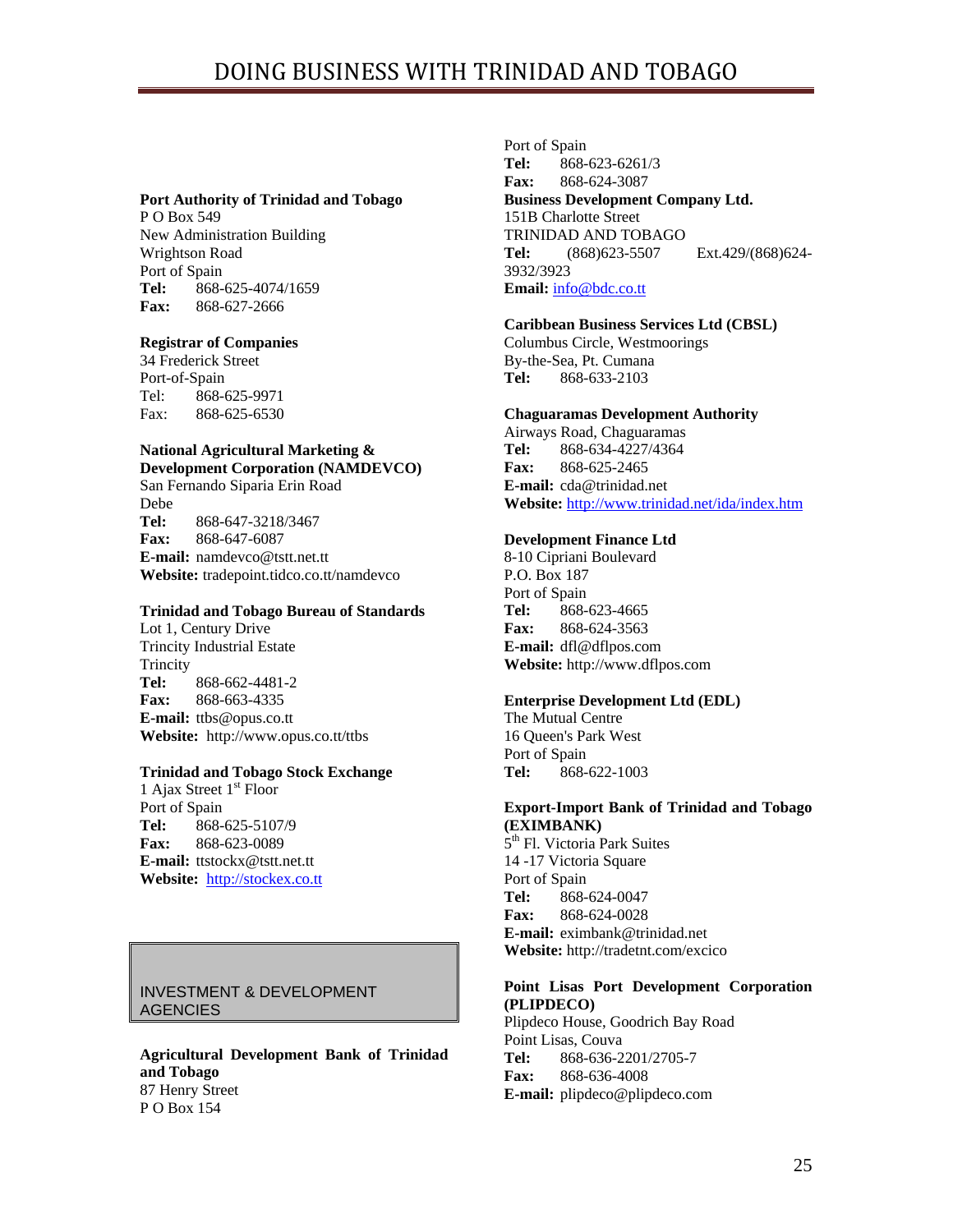## **Website:** www.plipdeco.com

#### **Small Business Development Co. ltd**

151 B Charlotte Street Port of Spain **Tel:** 868-623-5507/624-3923 **Fax:** 868-624-3919 **E-mail**: nbic@opus.co.tt **Website**: [www.sbdc.co.tt](http://www.sbdc.co.tt/)

#### **Trinidad and Tobago Free Zones Company**

 $2<sup>nd</sup>$  Floor west Albion Court 61 Dundonald Street Port of Spain **Tel**: 868-625-4749/623-8363 **Fax:** 868-625-4755 **Venture Capital Incentive Programme**  23 Chacon Street Port of Spain **Tel:** 868-624-3068/3079 **Fax:** 868-624-5696 **E-mail**: [vcip@carib-link.net](mailto:vcip@carib-link.net)

## PRIVATE SECTOR ORGANISATION

#### **Agricultural Society of Trinidad and Tobago**

112 St. Vincent Street St Clair Port of Spain **Tel:** 868-627-3087 **E-mail:** agrisoc@tstt.net.tt

## **American Chamber of Commerce of Trinidad and Tobago**

Upper Shopping Arcade Trinidad Hilton & Conference Centre Lady Young Road Port-of-Spain **Tel:** 868-627-8570 **Fax:** 868-627-7405 **E-mail:** amcham@trinidad.net

#### **Association of Professional Engineers of Trinidad and Tobago**  11-13 Fitz Blackman Drive Port-of-Spain

**Tel:** 868-627-6697

**Fax:** 868-627-6697

#### **Cocoa Planters Association of Trinidad Ltd.**  3 Picton Street

P O Box 364, Port-of-Spain **Tel:/Fax:** 868-628-4302

#### **Coconut Growers Association**

P O Box 229, Port-of-Spain **Tel:** 868-623-5207/9/7576 **Fax:** 868-623-2359

#### **Cooperative Citrus Growers Association**

P O Box 174, Port-of-Spain **Tel:** 868-623-4378/2255 **Fax:** 868-623-2487

**Copyright Association of Trinidad and Tobago**  45C Jemingham Avenue Belmont **Tel:** 868-623-6101/4755 **Fax:** 868-623-4755 **E-mail**: cott@wow.net

#### **Employers Consultative Association of Trinidad and Tobago** 43 Dundonald Street

P O Box 911 Port of Spain **Tel:** 868-625-4723/623-6588 **Fax:** 868-625-4891

**Fashion, Textile & Garment Steering Committee Tel:** 868-624-5353

#### **Floriculture Exporters Association**

Postal Bag 83 Arima **Tel:** 868-646 –0718/642-2968 **Fax:** 868-642-2968 **E-mail**: kairi@carib-link.net

#### **Information Technology Professional Association of Trinidad and Tobago**

5-7 Sweet Briar Road St. Clair Port of Spain **Tel:** 868-623-1105 **Fax:** 868-622-0918 **E-mail**: **[itps@itps.org](mailto:itps@itps.org) Web site**: **[www.itps.org](http://www.itps.org/)**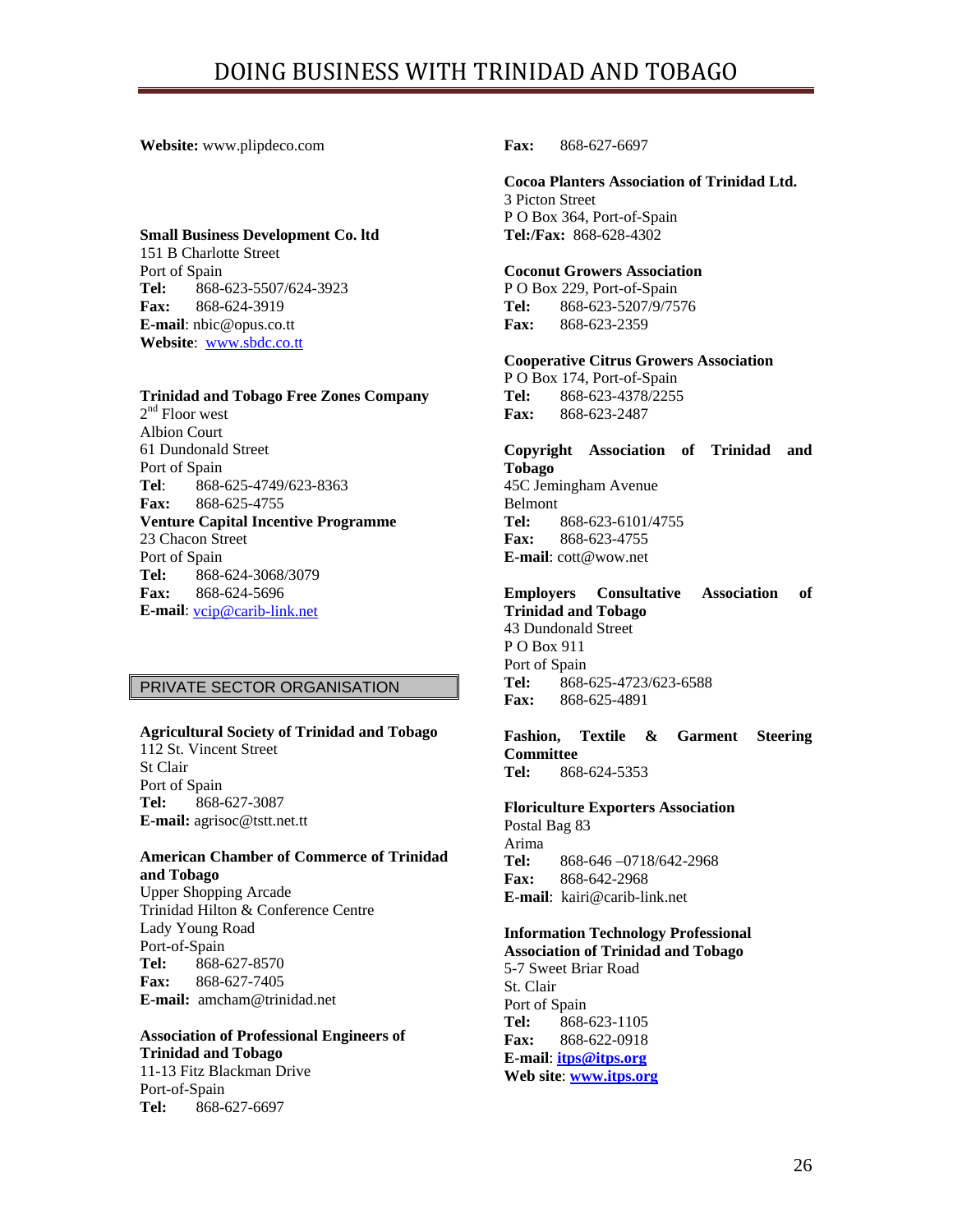#### **Jewellers Association of Trinidad and Tobago**

P O Box 531, Wrightson Road Port-of-Spain **Tel:/Fax:** 868-628-5226

#### **Joint Consultative Council for the Construction Industry** P.O. Box 935 Port-of-Spain **Tel:** 868-637-2967 **Fax:** 868-637-2963 **E-mail**: jcc@ttca.com

## **Institute of Banking of Trinidad and Tobago**

P O Box 1259 22-24 St. Vincent Street Port-of-Spain **Tel:** 868-622-2231

# **Institute of Charted Accountants of Trinidad and Tobago**

2nd Floor, The Professional Centre Wrightson Road Ext. P O Box 864 Port-of-Spain **Tel:** 868-623-8000

## **International Air Transport Association**

Building 5, Shop 28 Starlite Shopping Plaza Diego Martin **Tel:** 868-632-1629

## **Shipping Association of Trinidad and Tobago**

First Level Suite 53 – 55 Cruise Ship Complex Wrightson Road Port of Spain **Tel:** 868-623-3352/5 **Fax:** 868-623-8570 **E-mail**: [satt@wow.net](mailto:satt@wow.net) **Web site**: www.shipping.co.tt

## **South Trinidad Chamber of Industry**

**&Commerce Inc**  P O Box 80 Suite 313 Cross Crossing Centre San Fernando **Tel:** 868-657-9077 **Fax:** 868-652-5613 **E-mail:**secretariat@soutchamber.com

#### **Southern Designers Association of Trinidad and Tobago** Room 3, Carlton Centre High Street San Fernando **Tel:** 868-652-3814

## **Sugar Manufacturers Association**

Caroni Ltd. Brechin Castle Couva **Tel:** 868-636-3876 **Fax:** 868-636-1259

# **Trinidad and Tobago Association of Craft Entrepreneurs**

103 Saddle Road Maraval **Tel:** (868) 628-2950/632-2243 **Fax:** (868) 628-2950/632-2243 **Trinidad and Tobago Chamber of Industry &Commerce Inc** Top Floor, Chamber Building Columbus Circle, Westmoorings P O Box 499 Port of Spain **Tel:** 868-637-6966 **Fax:** 868-637-7425 **E-mail:** chamber@chamber.org.tt **Website:** [http://www.chamber.org.tt](http://www.chamber.org.tt/)

## **Trinidad and Tobago Export Trading Company** Level 4, Long Circular Mall St. James P O Box 582 Port of Spain **Tel:** 868-622-7968 **Fax:** 868-628-2349

**E-mail:** bucaneer@trinidad.com

## **Trinidad and Tobago Exporters Association**

C/O S Mall Business Development Corporation 151 B Charlotte Street Port of Spain **Tel:** 868-624-7171/2 **Fax:** 868-624-3919 **E-mail:** nbic@opus.co.tt

**Trinidad and Tobago Manufacturers Association** CIC Building 122-124 Frederick Street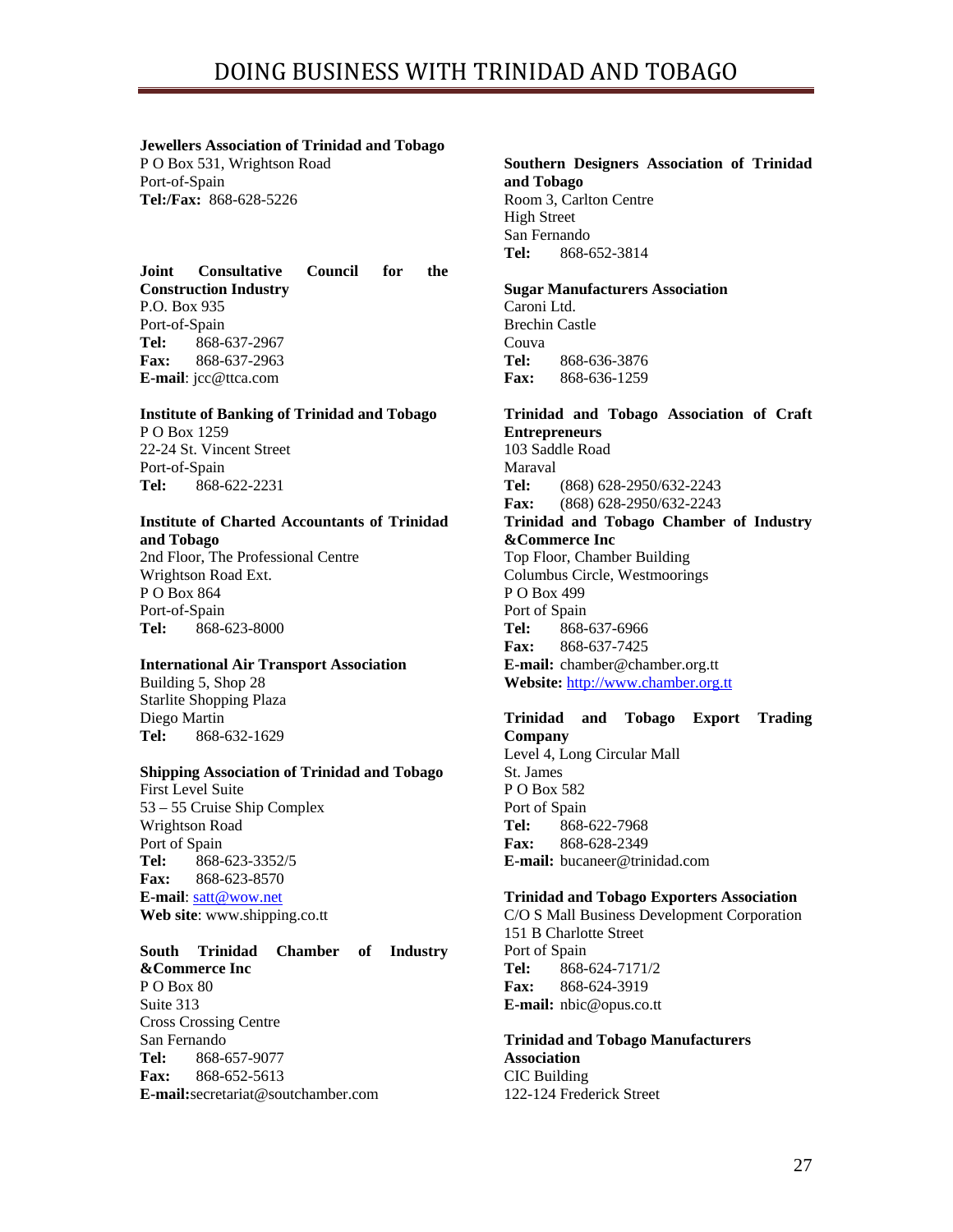Port of Spain **Tel:** 868-623-1029/30 **Fax:** 868-623-1031 **E-mail:** ttmagm@opus.co.tt **Website:** http://www.ttma.com **E-mail**: cibltd@carib-link.net

#### **First Citizens Bank Ltd**

50 St. Vincent Street Port of Spain **Tel:** 868-623-2433/2576 **Fax:** 868-627-5956 **Website:** www.first citzenstt.com

## **Trinidad and Tobago Hotel and Tourism Association**

Unit B, 36 Scott Bushe Street P O Box 243 Port of Spain **Tel:** 868-624-3928/627-4515 **Fax:** 868-627-4516 **E-mail:** hotclassoc@wow.net **Website:** http://www.uc3.com/tthta

# **Trinidad and Tobago Wood Products Manufacturers Association**

**Tel:** 868-674-5622

# FINANCIAL SERVICES

## *Commercial Banks*

#### **Bank of Commerce Trinidad and Tobago Ltd** 72 Independence Square Port of Spain **Tel:** 868-627-9325 **Fax:** 868-627-0904/-627-4125 **Website:** http://www.carib-link.net/boc.html

## **Citibank (Trinidad and Tobago) Ltd**

12 Queen's Park East P.O. Box 1249 Port of Spain **Tel:** 868-625- 6445/9 **Fax:** 868-624-8131 **E-mail**: techunit@carib-link.net **Website:** tradepoint.tidco.co.tt/citibank

## **CLICO Investment Bank Limited**

1 Rust Street, St Clair Port of Spain **Tel:** 868-628-3628 **Fax:** 868-628-3639

## **Republic Bank Limited**

11-17 Park Street P O Box 1153 Port of Spain **Tel:** 868-625- 4411 **Fax:** 868-623-1323 **E-mail**: email@republictt.com **Web site:** www.republictt.com

# **Republic Finance & Merchant Bank Ltd (FINCOR)**

11-17 Park Street Port of Spain **Tel:** 868-625-4411

## **Royal Bank of Trinidad and Tobago Ltd**

Royal Court, 19-21 Park Street Port of Spain **Tel:** 868-623-1322 **Fax:** 868-625-4866 E-mail: royalinfo @trinidad.net Web site: www.rbtt.co.tt

## **Royal Merchant Bank & Finance Co Ltd**

7th Fl, 55 Independence Square Port of Spain **Tel:** 868-623-3511 **Fax:** 868-625-5212 **E-mail:** royalmb@tstt.net **Website:** [www.rbtt.co.tt](http://www.rbtt.co.tt/)

## **Scotiabank Trinidad and Tobago Ltd**

56-58 Richmond Street Port of Spain **Tel:** 868-625-3566 **Fax:** 868-623-0256 **E-mail:** [scotiamain@carib-link.net](mailto:scotiamain@carib-link.net) **Web site**: www.scotiabanktt.com

## *Central Bank*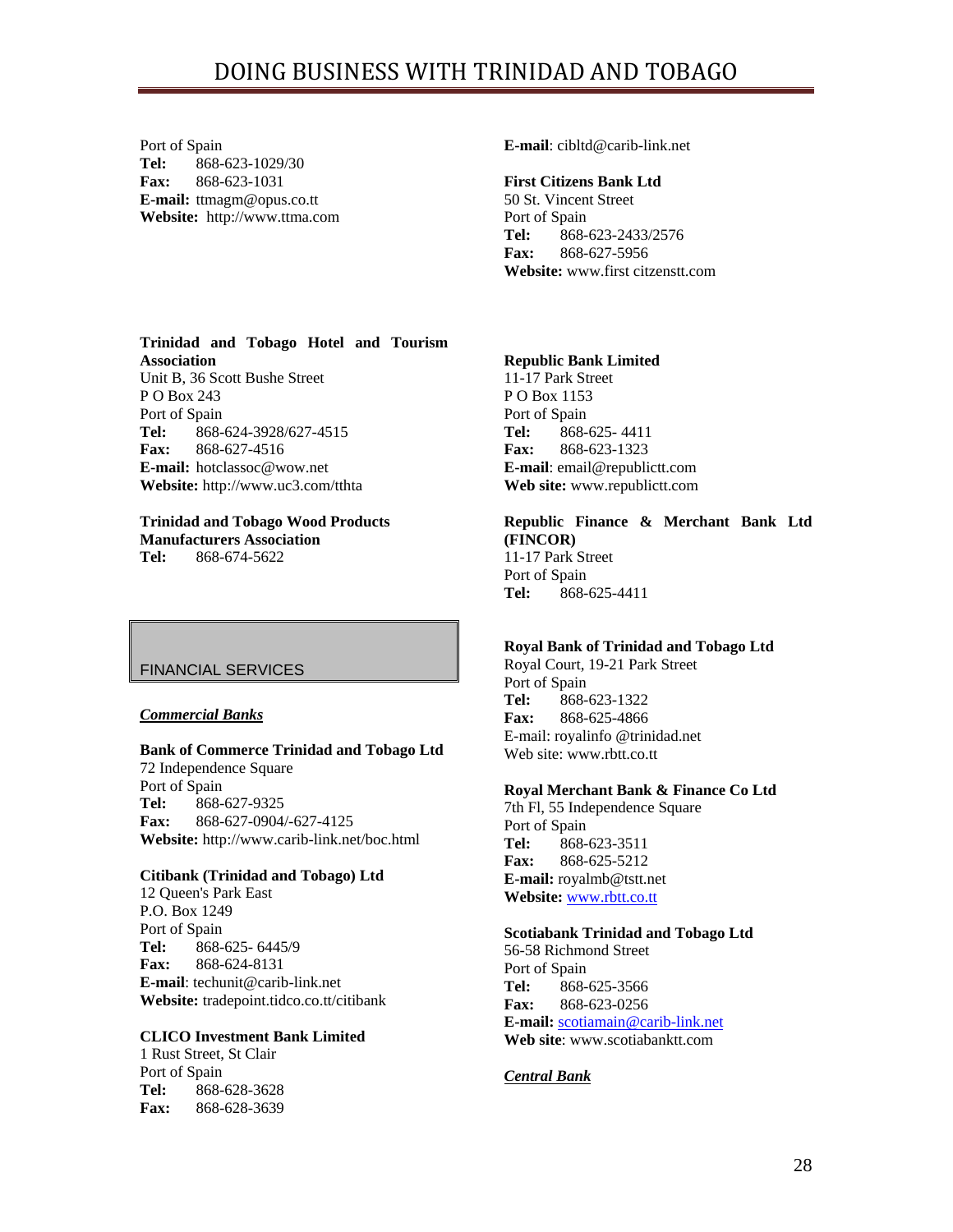### **Central Bank of Trinidad and Tobago**

Eric Williams Plaza Independence Square Port of Spain **Tel:** 868-625-2601 **Fax:** 868-627-4696 **E-mail**: info@centralbank.org.tt

# AIRLINES

## **Air Canada**

Piarco International Airport **Tel:** 868-664-4065 **Fax:** 868-669-1837

## **Air India**

Park Plaza Port of Spain **Tel:** 868-627-1144

## **ALM Antillean Airlines**

13 Pembroke Street Port of Spain **Tel:** 868-623-8243 **Fax:** 868-623-5776

## **American Airlines**

63-65 Independence Square Port of Spain **Tel:** 868-664-3837 **Fax:** 868-669-0261 **E**-mail: aa@carib-link.net **Website:** http://www.americanair.com

## **BWIA International Airways Corporation**

Sunjet House 30 Edward Street Port of Spain **Tel:** 868-627-2942 **Fax:** 868-625-213 **Website:** http**://**www.bwee.com

## **Guyana Airways Corporation**

13 Pembroke Street Port of Spain **Tel:** 868-627-2753

## **LIAT (1974) Ltd**

Sunjet House 30 Edward Street Port of Spain **Tel:** 868-624-8211 **Fax:** 868-624-8211 **Website**: http://www.candoo.com/liat

## **Linea Aeropostal Venezolana**

13 Pembroke Street Port of Spain **Tel:** 868-623-6522

## **Suriname Airways**

Cruise Ship Complex 1 Wrightson Road Port of Spain **Tel:** 868-627-4747 **Fax:** 868-627-1936 **E-mail:** sim@opus.co.tt

# AIR CARGO SERVICES

## **Aeromarine Trinidad Ltd**

1C Sea Lots Port of Spain **Tel:** 868-624-4910/4944 **Air India**  Park Plaza Port of Spain **Tel:** 868-627-1144

## **Air Trinidad and Tobago Ltd**

Camden Field Couva **Tel:** 868-636-2537

## **American Airlines Incorporated**

Piarco International Airport Piarco **Tel:** 868-669-4661 **Fax:** 868-669-0216 **Web site:** http://www.carib-link.net/aa

## **Amerijet International Inc.**

30 McDonald Street Woodbrook **Tel:** 868-627-7668

#### **Briko Air Services**  Camden Base Couva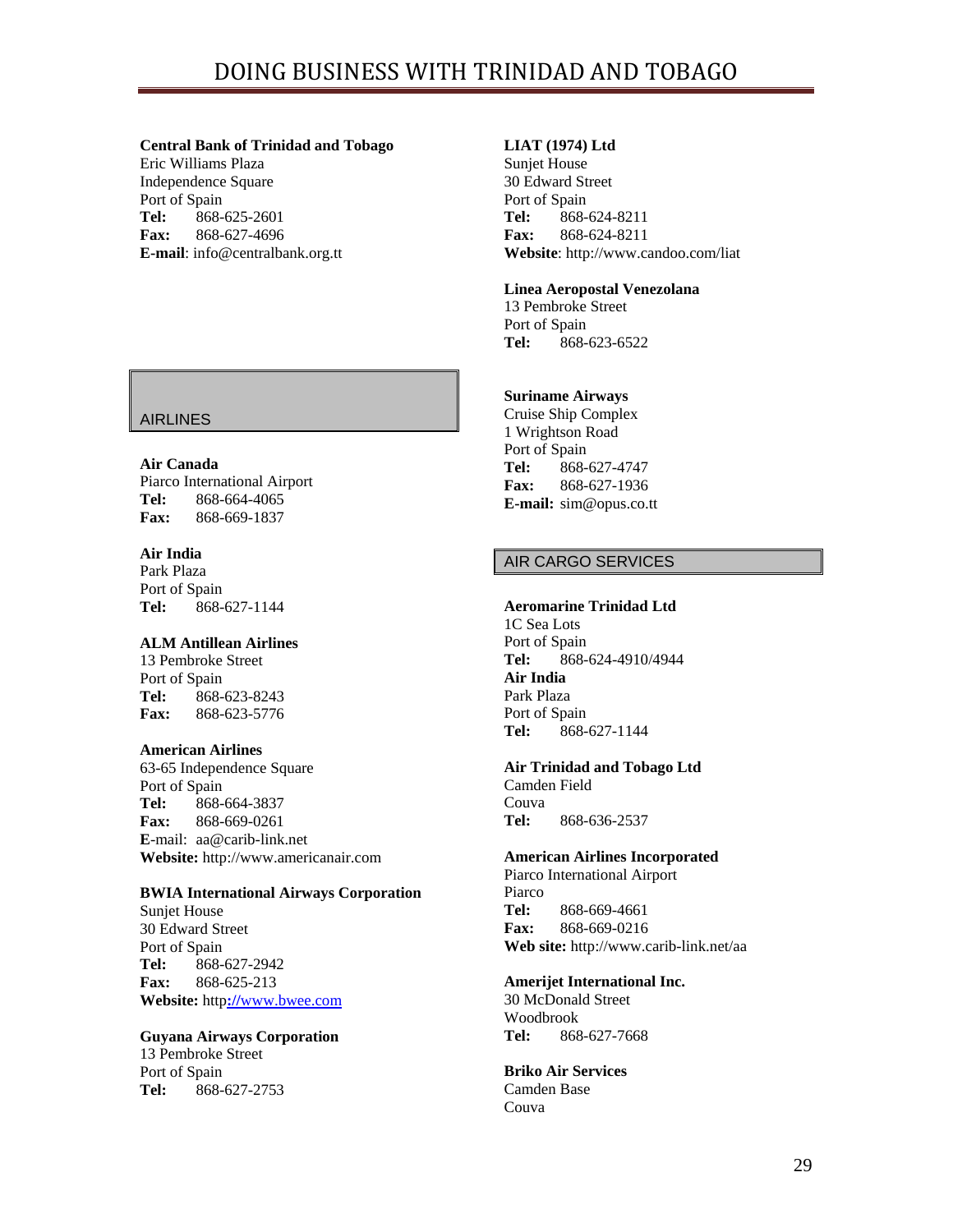**Tel:** 868-664-3915 **Fax:** 868-636-1168

#### **Burlington Air Express**

116-118 Edward Street Port of Spain **Tel:** 868-625-9043

#### **B.W.I.A. Cargo**

Golden Grove Road Piarco International Airport Piarco **Tel:** 868-669-1100/1500 **Fax:** 868-669-1973

#### **CBE U.S.A. International Inc.Houston**

15 Richmond Street Port of Spain **Tel:** 868-627-7447/625-0253

## **Complete Freight Services Co Ltd**

20 New Street Port of Spain **Tel:** 868-623-6161

## **Fast Flow Inc Miami**

15 Richmond Street Port of Spain **Tel:** 868-627-7447/625-0253

## **Fast Freight Forwarders Ltd**

74 Wrightson Road Port of Spain **Tel:** 868-624-4895 **Fax:** 868-627-8463

## **Laparkan (Trinidad) Ltd**

Boundary Road & Churchill Roosevelt Highway, San Juan **Tel:** 868-675-5176 **Fax:** 868-675-5134 **E-mai**l: lpktrinidad@cariblink.net

#### **MSAS Cargo International Inc**

15 Richmond Street, Port of Spain **Tel:** 868-627-7447/625-0253

#### **Piarco Air Services Limited**

13 Pembroke Street Port of Spain **Tel:** 868-623-1074 **Fax:** 868-623-5776 **Skyline Freight & Management Ltd** 30 McDonald Street

Woodbrook **Tel:** 868-627-7668

## **Zapcargo Services Inc**

13 Pembroke Street Port of Spain **Tel:** 868-625-5922

## SHIPPING AGENTS

#### **A.J. Mauritzen & Company**

90 Queen Street, Port of Spain Tel: 868-625-3732 Fax: 868-625-4472

#### **Abraham Shipping Co Ltd**

P. O. Box 204 1 Richmond Street Port of Spain **Tel:** 868-623-6300 **Fax:** 868-625-2151 **E-mail:** abrahamship@trinidad.net

#### **Aeromarine Limited**

Lot 1D Abbatoir Road, Sea Lots Port of Spain **Tel:** 868-624-4910/4944 **Fax:** 868-624-4463 **E-mail**: aeropos@trinidad.net

#### **Alstons Shipping Co Ltd**

3 Abercromby Street, Port of Spain **Tel:** 868-625-2201 **Fax:** 868-625-3691 **E-mail:** alsship@ttol.co.tt **Website**: www.tradepoint.tico.co.tt/alstons

#### **Cargo Consolidators Agency Ltd**

15 Richmond Street Port of Spain **Tel:** 868-627-7447 **Fax:** 868-625-6263 **E-mail**: cca-pos@trinidad.net **Website**: http://www.sputnik.com/ccal

**Caribbean Bulk Storage & Trading Co Limited** 37B Wrightson Road P.O. Box 728, Port of Spain **Tel:** 868-625-2186/1679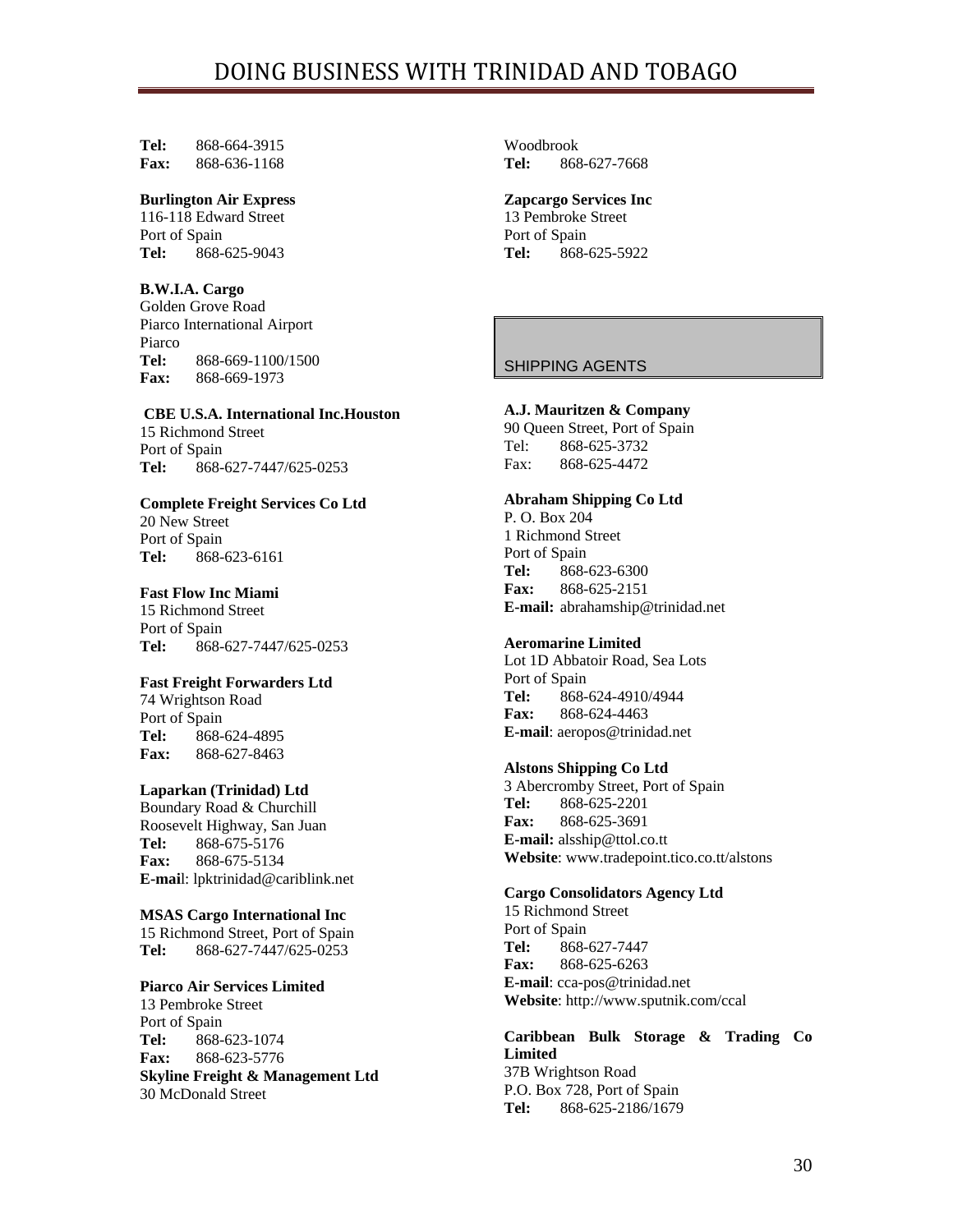**Fax:** 868-624-4868 **Website:** http://tradepoint.tidco.co.tt/cbstcl

#### **Caribbean Shipping Agencies Ltd**

2 Anna Street St. James **Tel:** 868-627-2725 **Fax:** 868-625-6237 **E-mail**: csaship@wow.net

#### **Fast Freight Forwarders Ltd**

74 Wrightson Road Port of Spain **Tel:** 868-624-4895 **Fax:** 868-627-8463 **E-mail:** ffreight@tstt.net.tt **Website:** http://www.fastfreight.co.tt

## **G.A.S. Services Cargo Ltd**

P.O.Box 803 Port of Spain **Tel:** 868-625-5551 **Fax:** 868-624-3051 **E-mail**: gascargo@carib-link.net **Website:** http://tradepoint.tidco.co.tt/gascargo

#### **Global Steamship Agencies**

Mariner's Club Building Wrightson Road Port of Spain **Tel:** 868-624-2279 **Fax:** 868-627-5091 **E-mail**: [globalship@carib-link.net](mailto:globalship@carib-link.net)

## **Gordon Grant & Co Ltd**

16 Charles St Port of Spain **Tel:** 868-625-3784 **Fax:** 868-625-2020 **E-mail**:ggship@tstt.net.tt

#### **Gulf Shipping Ltd**

Lloyd Voising Building 12 Charles Street Port of Spain **Tel:** 868-623-4121 **Fax:** 868-623-4124

## **George F. Huggins & Co Ltd**

Chic Building,63 Park Street Port of Spain **Tel:** 868-623-8881 **Fax:** 868-623-8419 **E-mail**:gfhship1@neal-and-massy.com

#### **Henderson Shipping Service**

P.O. Box 338, Port of Spain **Tel:** 868-623-4167/625-6331 **Fax:** 868-623-4167 **E-mail**: crate@tstt.net.tt

## **Inter-Caribbean Shipping Ltd**

13 Happy Hill Drive Vistabella, San Fernando **Tel:** 868-652-8639/9272 **Fax:** 868-653-710 **E-mail**: century@tstt.net.tt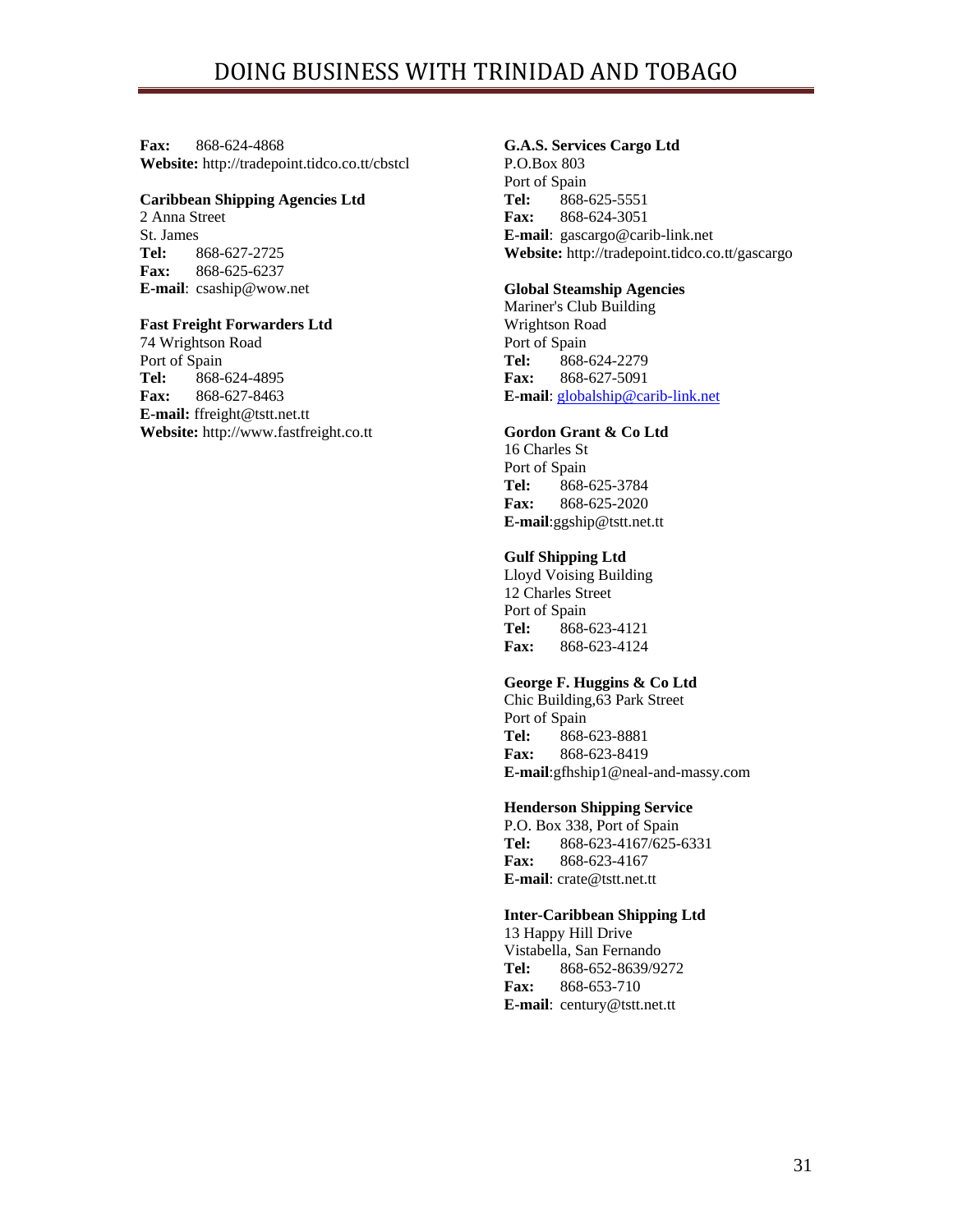#### **International Cargo Systems Ltd**

26 Orange Grove Trace St. Augustine Port of Spain **Tel:** 868-645-2946 **Fax:** 868-645-2946 **E-mail**: [intcargosysltd@hotmail.com](mailto:intcargosysltd@hotmail.com)

## **International Freight Consolidators Ltd**

1 Richmond Square, Furness Square Port of Spain **Tel:** 868-628-8566

#### **Islandwide Shipping Agency Ltd**

10 Broadway Port of Spain **Tel:** 868-625-5026 **Fax:** 868-625-5110

# **L J Williams Ltd**

P. O. Box 339 122 St Vincent Street Port of Spain **Tel:** 868-623-2865 **Fax:** 868-625-6782 **Website:**www.tradepoint.tidco. co.tt/ljwilliams

#### **Lazzari & Sampson Ltd**

P.O. Box 228, 13 Pembroke Street Port of Spain **Tel:** 868-623-2721/4 **Fax:** 868-627-2333 **E-mail:** pasl@wow.net **Website:** www.wow.net/community/pasl

#### **Maritime Management Services Ltd**

10 Victoria Avenue Port of Spain **Tel:** 868-625-1317 **Fax:** 868-624-0369 **E-mail**:mms@carib-link.net

#### **Melville Shipping & Trading Ltd**

18-20 London Street Port of Spain **Tel:** 868-625-4977 **Fax:** 868-623-2162 **E-**mail: melville@neal-and-massy.com

# **Navarros Shipping & Brokerage Ltd.**

78 Wrightson Road

Port of Spain **Tel:** 868-625-4324/9 **Fax:** 868-623-5978 **E-mail**: [navarros@trinidad.net](mailto:navarros@trinidad.net) **Ocean Freight Trinidad Ltd** 4 Murray Street Woodbrook **Tel:** 868-625-3835 **Fax:** 868-623-3160 **E-mail:** ideo@wow.net

#### **Paria Ship Suppliers Ltd**

13 Borde Street, P O Box 425 Port of Spain **Tel:** 868-625-1421/2 **Fax:** 868-623-8816 **E-mail**: paria@tstt.net.tt

#### **Trinidad Marine Agencies Ltd**

14 Rookery Nook Maraval, Port of Spain **Tel:** 868-622-1061 **Fax:** 868-634-4437

#### **Triumph Shipping Service Co Ltd**

7 Chacon Street Port of Spain **Tel:** 868-623-3611 **Fax:** 868-623-3611

#### **Worldwide Steamship Agencies Ltd.**

33 Sackville Street Port of Spain **Tel:** 868-625-3358 **Fax:** 868-624-4886 **E-mail**: wws@carib-link.net

## COURIER SERVICES

## **DHL Worldwide Express**

90 Independence Square Port of Spain **Tel:** 868-625-9835 **Fax:** 868-623-3783

## **Federal Express**

Pasea Main Road and Churchill-Roosevelt Highway Tunapuna **Tel:** 868-800-3339 **Fax:** 868-662-1001 **T N T Express Worldwide**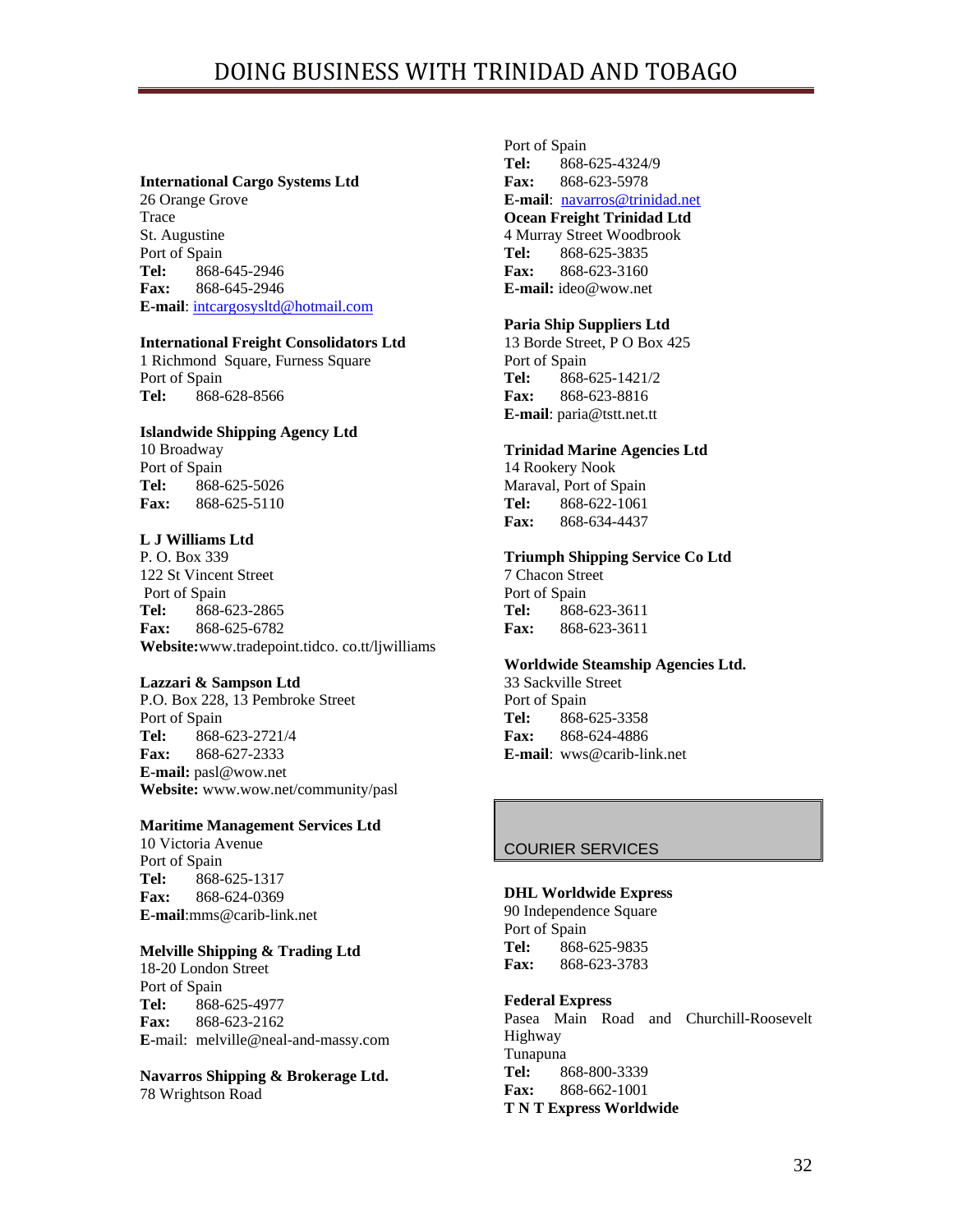Ariapita Avenue and Fitt Street Woodbrook Port of Spain **Tel:** 868-625-1100 **Fax:** 868-625-9591 **Ttpost Couriers** National Mail Centre Grove Road Piarco Tel: 868-800-7363 E-mail: [ttpost@tstt.net.tt](mailto:ttpost@tstt.net.tt)

## **Tropical Express Courier**

1 Sweet Briar Road St. Clair Tel: 868-622-1281 Fax: 868-628-2159 E-mail: [lukli@tstt.net.tt](mailto:lukli@tstt.net.tt)

## **United Parcel Services**

74 Wrightson Road Port of Spain **Tel:** 868-627-4877 **Fax:** 868-627-8463 **E-mail:** upstt@tstt.net.tt **Website:** http://www.ups.com

## PUBLIC UTILITIES

**Trinidad and Tobago Electricity Commission**  68 Frederick Street Port of Spain **Tel**: 868-623-2611 **Fax**: 868-625-3759

## **Telecommunications Services of Trinidad and Tobago**  TSTT House 1 Edward Street

Port of Spain **Tel**: 868-625-4431 **Fax:** 868-627-0856 **Web site**: www.tstt.net.tt

#### **Water and Sewerage Authority (WASA)**

Farm Road Walsayn St Joseph **Tel:** 868-662-2302-7 **Fax:** 868-662-3584

## MEDIA

#### *Newspapers*

**Newsday** 19-21 Chacon Street Port of Spain **Tel:** 868-623-4929 **Fax:** 868-625-8362

## **Trinidad and Tobago Review Trinidad and Tobago Institute of the W.I.**

24 Abercromby Street Port of Spain **Tel:** 868-624-7903/663-5463 **Fax:** 868-624-7903/663-5463

#### **Trinidad Express Newspaper Ltd**

P. O. Box 1252 35-37 Independence Square Port of Spain **Tel:** 868-623-1711 **Fax:** 868-627-1451 **E-**mail: express@trinidadexpress.com **Website:** www.trinidad.net/express/home.htm

#### **The Bomb**

Southern Main Road & Clifford Street Curepe **Tel:** 868-645-2744

#### **The Guardian**

P. O. Box 122 22-24 St Vincent Street Port of Spain **Tel:** 868-623-8870-9 **Fax:** 868-625-7211 **E-mail:** guardian@ttol.co.tt **Website:** http://www.guardian.co.tt

## **The Independent**

20 Abercromby Street Port of Spain **Tel:** 868-625-4583/624-4479 **Fax:** 868-625-4480 **E-mail:** independent@wow.net